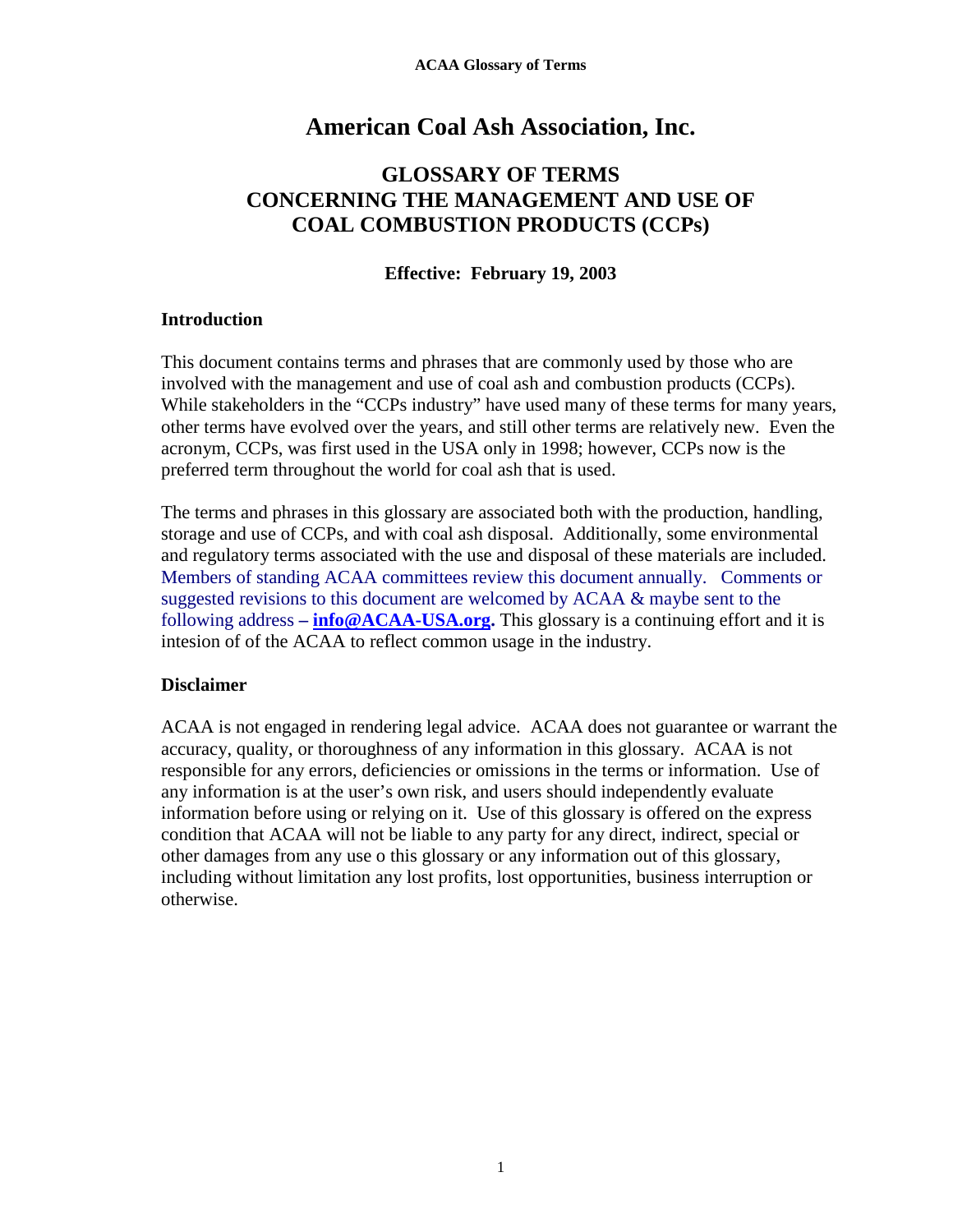### **ACAA Glossary of Terms**

**acid mine drainage (AMD)** - water exhibiting a pH of less than 6.0 and in which total acidity exceeds total alkalinity, discharged from an active, inactive or abandoned coal mine and reclamation operation or from an area affected by surface coal mining and reclamation operations.

**acid mine water** - (*See AMD*)

**activator** *-* a material that causes a catalyst to begin a function, which in the case of a coal combustion product based flowable fill or controlled low strength material (CLSM), causes cementitious reactions to occur.

**admixture** - a material other than water, aggregates, hydraulic cement and fiber reinforcement, used as an ingredient of concrete or mortar, and added to the batch immediately before or during its mixing. Fly ash is used as an admixture in concrete.

**advanced sulfur control products (ASC**) - products generated from advanced coal conversion technologies including Fluidized Bed Combustion (FBC) and products from advanced environmental emissions cleanup technologies such as duct injection and lime injection multiphase burners (LIMB). The type of product is technology dependent and could be a bed ash and high lime fly ash for an FBC technology.

**aeration** - the process of exposing a substance or area to air circulation; the process of mixing air with a pulverized fuel or a powdered material such as fly ash in a transport pipe or storage bin. Example: the aeration of the fly ash in a silo to facilitate flow, aeration equipment in a fly ash silo.

**aggregate** - granular material such as sand, gravel, crushed stone, crushed hydrauliccement concrete, iron blast furnace slag, or coal bottom ash and boiler slag used as a component in concrete or mortar with a hydraulic cementing medium to produce either concrete or mortar.

**lightweight aggregate (LWA) -** aggregate of low density used to produce lightweight concrete or concrete products. Examples of LWA include coal bottom ash, pumice, scoria, volcanic cinders, tuff, and diatomite; expanded or sintered clay, shale, slate, diatomaceous shale, perlite, vermiculite, or slag; and bonded or sintered coal combustion products (CCPs) used to produce lightweight concrete or component products.

**air entraining** - the capability of a material or process to develop a system of microscopic bubbles of air in cement paste, mortar or concrete during mixing.

**air entrainment** - the incorporation of air in the form of microscopic bubbles (generally smaller than 1 mm) during the mixing of concrete or mortar.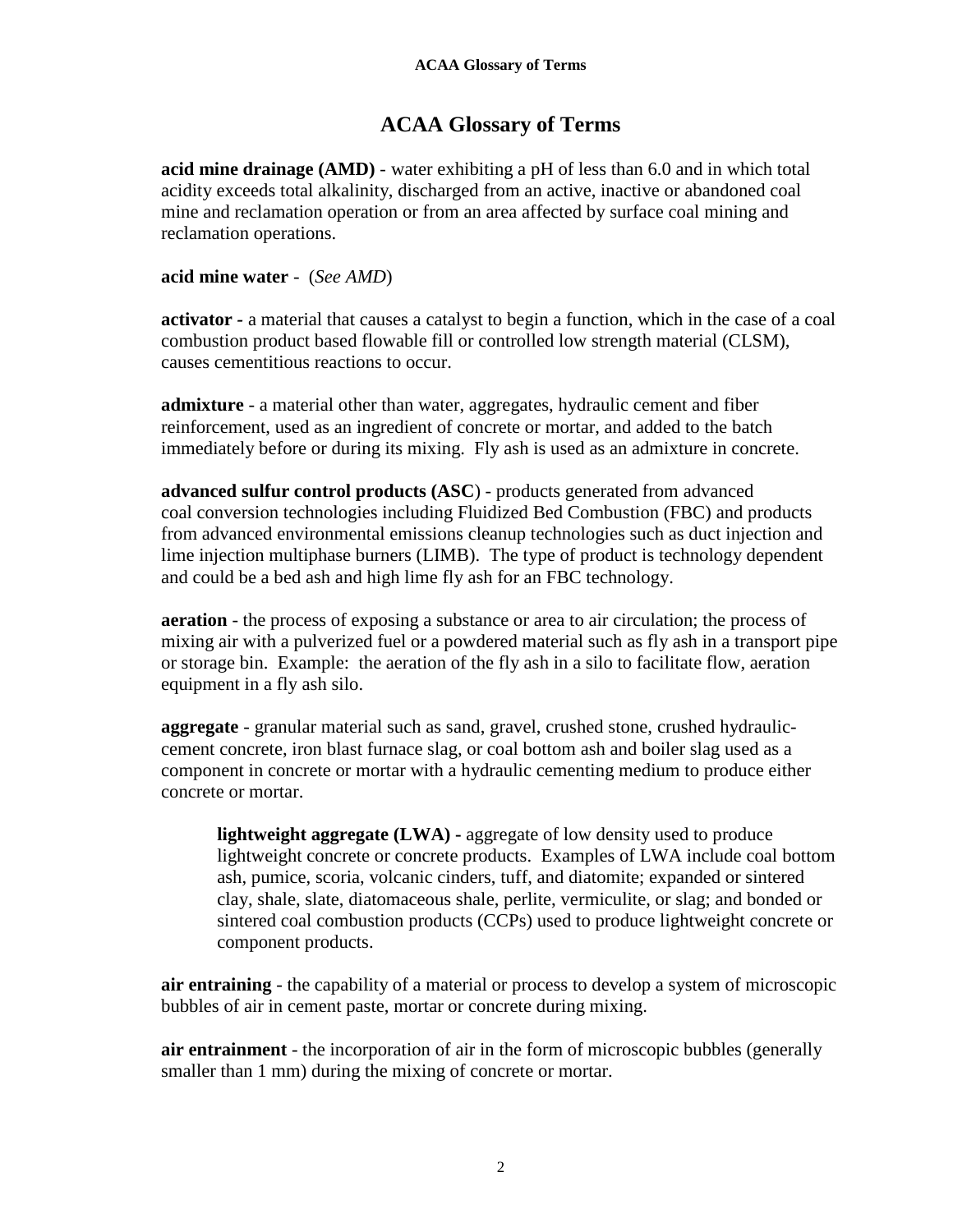**air-entraining agent (AEA)** - an addition for hydraulic cement; also an admixture for concrete or mortar which causes air to be entrained in the concrete or mortar during mixing, usually to increase workability and frost resistance. The quantity of unburned carbon in fly ash can affect the dosage of the AEA in the concrete and the quality of the concrete.

**air separator** - an apparatus that separates various size fractions of ground material pneumatically; fine particles are discharged as product; oversize is returned to the mill as tailings.

**alkali** - salts of alkali metals, principally sodium and potassium; a hydroxide or carbonate of an alkali metal.

**alkali metal -** a metal in Group 1A of the Periodic Table, that is, lithium, sodium, potassium, rubidium, cesium, and francium.

**alkalinity** - the capacity of water to neutralize acids, a property imparted by the water's content of carbonates, bicarbonates, hydroxides and occasionally borates, silicates and phosphates. It is often expressed in milligrams per liter of equivalent calcium carbonate.

**alkali-silicate reaction (ASR)** - the reaction between the alkalies (sodium and potassium) in Portland cement and certain siliceous rocks and minerals, such as opaline chert, strained quartz, and acidic volcanic glass, present in some aggregates; the products of the reaction may cause abnormal expansion and cracking of concrete in service. Class F fly ash is used in concrete to reduce the occurrence of ASR.

**alkali-silicate reactivity (ASR)** - another name for alkali-silicate reaction.

**ammoniated ash** - ash that contains ammonia and/or ammonium salts as a result of the addition of ammonia or ammonium salts to the flue gas at the power plant for purposes that include removing Nitrogen Oxides  $(NO<sub>x</sub>)$  from the combustion flue gases, conditioning the flue gas in order to improve the performance of Electrostatic Precipitators (ESP) or to reduce the opacity of the emissions from the Stack. Ammonia levels occurs primarily in the fly ash due to the adsorption of the ammonia on the surface of the fly ash particles in the ESP, although there could be some minor carryover of the ammonia to the scrubber residue when scrubbers are installed downstream of the ESP. Ammonia levels in fly ash has been reported to exceed 800 ppm for gas conditioning applications and to be less than 100 ppm for the Nitrogen Oxides removal applications. The latter applies to the Selective Catalytic Reduction (SCR) process only. Fly ash with ammonia levels of less than 100 ppm has been reported to be used in concrete that is placed in a closed environment (building enclosure) without causing health and safety concerns (this is based on the European experience). Also fly ash with ammonia levels of as much as 300 ppm has been reported to be used in concrete without affecting the structural performance of the concrete*.*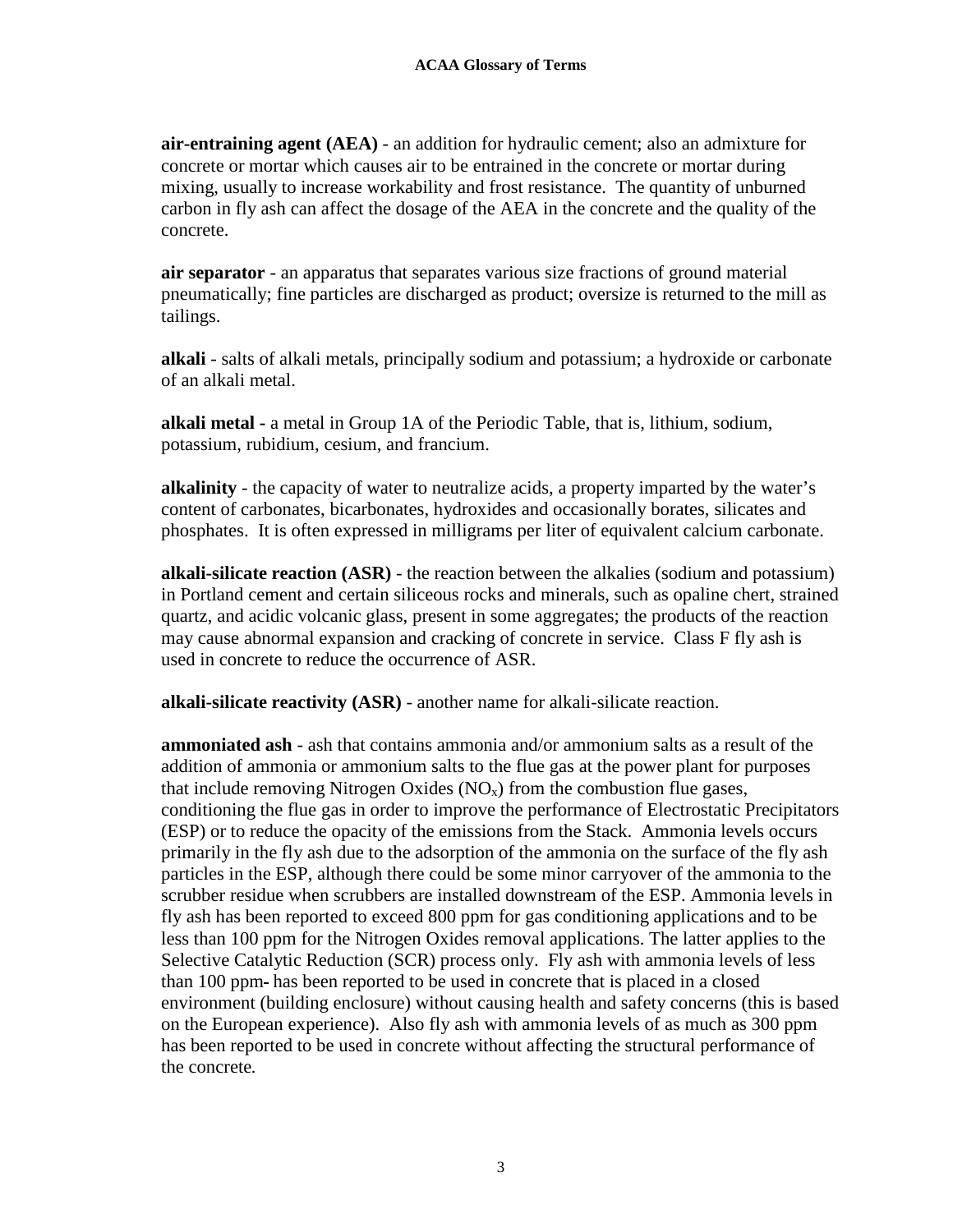**ammonia slip** - the unreacted ammonia that occurs in the flue gas downstream of the Selective Catalytic Reduction (SCR) reactor and from the Selective Non-Catalytic Reduction (SNCR) Nitrogen Oxides control technologies. An ammonia slip results in the adsorption of the ammonia onto the surface of the fly ash particles in the ESP. An ammonia slip of 2 ppm yields 100 ppm adsorbed onto the fly ash based on the European experience with SCR. This 100 ppm level of ammonia in fly ash has allowed for the unrestricted use of this ammoniated fly ash in concrete in Europe.

**angle of repose** - the maximum angle from horizontal at which a given material (such as fly ash, bottom ash, or fixated FGD material) will rest on a particular stationary surface without sliding or rolling.

**aquifer -** a geologic formation, group of formations, or part of a formation that is saturated with water and capable of providing a significant quantity of water.

**ash** - the incombustible inorganic matter in fuels such as coal.

**ash free basis** - the method of reporting fuel analysis whereby ash is deducted and other constituents are recalculated to 100%.

**ash fuel** - the use of high carbon ash to produce energy.

**ash pond** - an impoundment or surface impoundment used to store or dispose of ash primarily from the combustion of coal*.* A type of waste management facility consisting of an excavated, a dammed or diked reservoir in which coal ashes are stored for future removal or disposed of as a slurry or sludge. The coal ash solids settle out and leave relatively clear water at the surface that is discharged through a designed and managed outlet structure to a nearby stream, surface water or plant process water system. Ash pond designs reflect local site conditions, federal and state regulations and whether fly ash, bottom ash, boiler slag or a combination of coal ashes are disposed in the ash pond. While some electric utility generating power companies combine the ashes during storage or disposal, other power companies use separate ash ponds for fly ash, bottom ash and boiler slag. The ash pond is referred to as a bottom ash pond, fly ash pond, boiler slag pond when it receives one type of ash. Also a large ash pond is referred to as an ash impoundment, ash reservoir, or surface impoundment. (*See surface impoundment and ponded ash*)

**ash pond water outlet works** - this consists of either a stop-logged vertical riser or sloping shaft within the pond, a pipe or conduit that runs from the base of the riser inside the pond to a receiving stream or other plant process water system and which is used to decant the ash transport water and normal precipitation; the skimming device at the vertical riser or sloping shaft, within the pond that prevents the floating fraction of ash or other material to enter the discharge from the pond.

**ash processing facility** - a facility that uses technology to enhance the physical characteristics of boiler slag, bottom ash or fly ash in order to meet specifications for the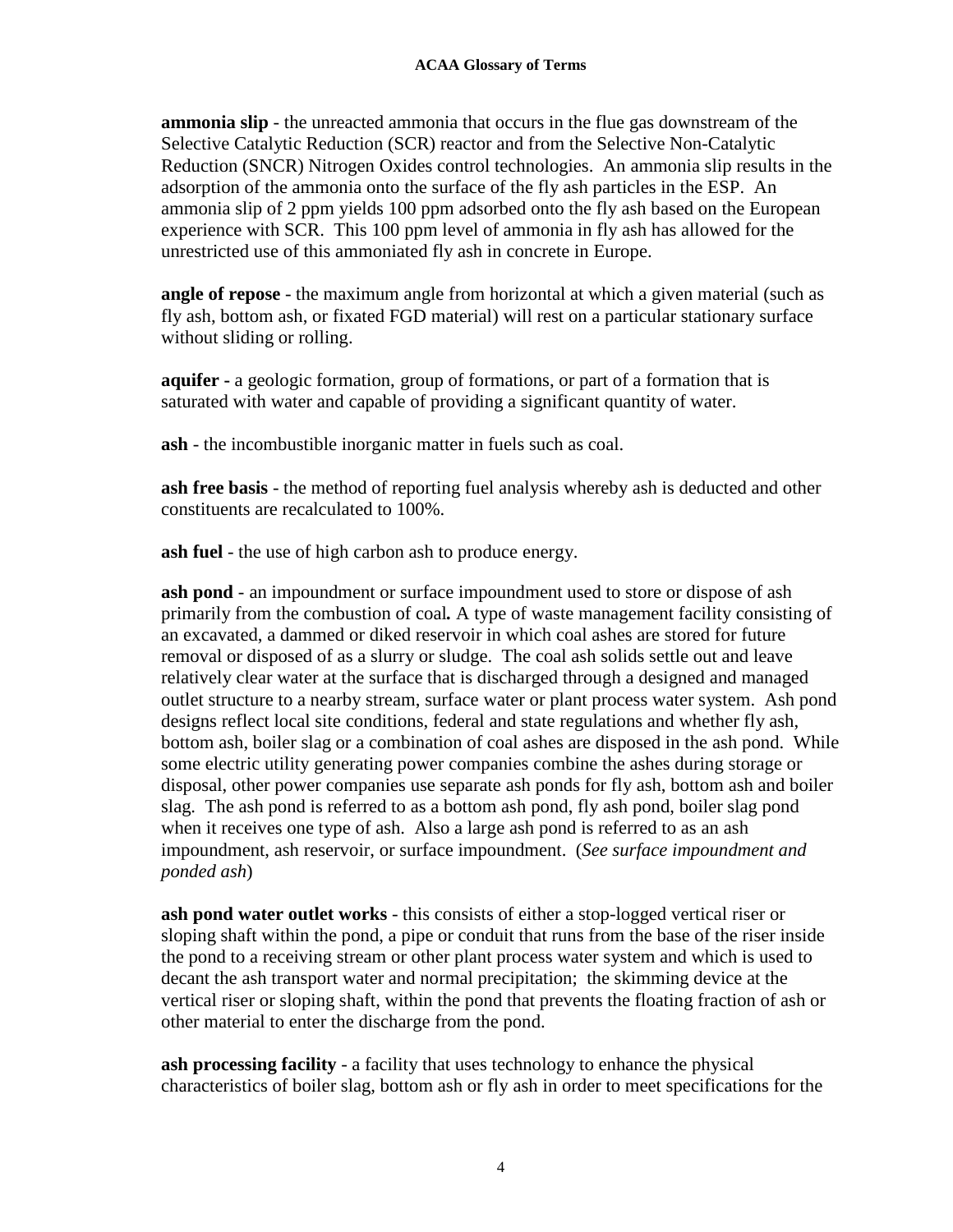particular market that it is targeted. The initial ash processing facilities were boiler slag screening plants that produced materials for use as blasting grit and roofing granules.

**bag filter** - a device/equipment containing one or more cloth bags for recovering particles (fly ash) from the dust laden gas or air which is blown through it. Bag filters are used in the fly ash transport system in series with mechanical equipment (dust collectors and referred to as primary and secondary dust collectors) to remove fine particulate fly ash from the conveying air. The bag filter dust collector is usually referred to as a tertiary dust collector in this case. This fly ash is generally less than 10 microns, an ideal size for use as a mineral filler.

**baghouse** - a facility constructed at some coal-fired power plants to remove particulate matter (fly ash) from the flue gas by the use of fabric filter bags that mechanically trap particulate (fly ash) carried in the flue gases; a facility that removes fly ash from the flue gas by the use of fabric filter bags..

**basin ash** - another name for ponded ash. (*See ponded ash*)

**batch** - quantity of either concrete, mortar, ash grout or flowable fill mixed at one time.

**bed ash -** the spent bed material that is produced by Fluidized Bed Combustion Generating Plants. The bed ash is usually collected separately and can be considered as being equivalent to bottom ash in a Dry Bottom Furnace or a Wet Bottom Wall Fired Furnace. The bed ash is composed of calcium oxide (35% or greater by weight), calcium sulfate (30% or greater by weight), coal ash (26% or greater by weight), calcium carbonate (5% or greater by weight) and carbon (4% or greater by weight). Also because of the free lime content, heat is evolved when water is added. The collected bed ash is conveyed to a silo (which may only store the bed ash or may store a combination of bed ash and fly ash) from where it is loaded into trucks or other vehicles and transported to ground storage for reuse or to a disposal site.

**beneficial use of a CCP-** the use of or substitution of the coal combustion product (CCP) for another product based on performance criteria . For purposes of this definition , beneficial use includes, but is not restricted to , raw feed for cement clinker, concrete, grout, flowable fill, controlled low strength material; structural fill; road base/sub-base; soil- modification; mineral filler; snow and ice traction control; blasting grit and abrasives; roofing granules; mining applications; wallboard; waste stabilization/solidification; soil amendment and agriculture.

**beneficiation** - improvement of the chemical or physical properties of a raw material or intermediate product by the removal or modification of undesirable components or impurities. The removal of unburned carbon in fly ash is an example of beneficiation of the raw fly ash.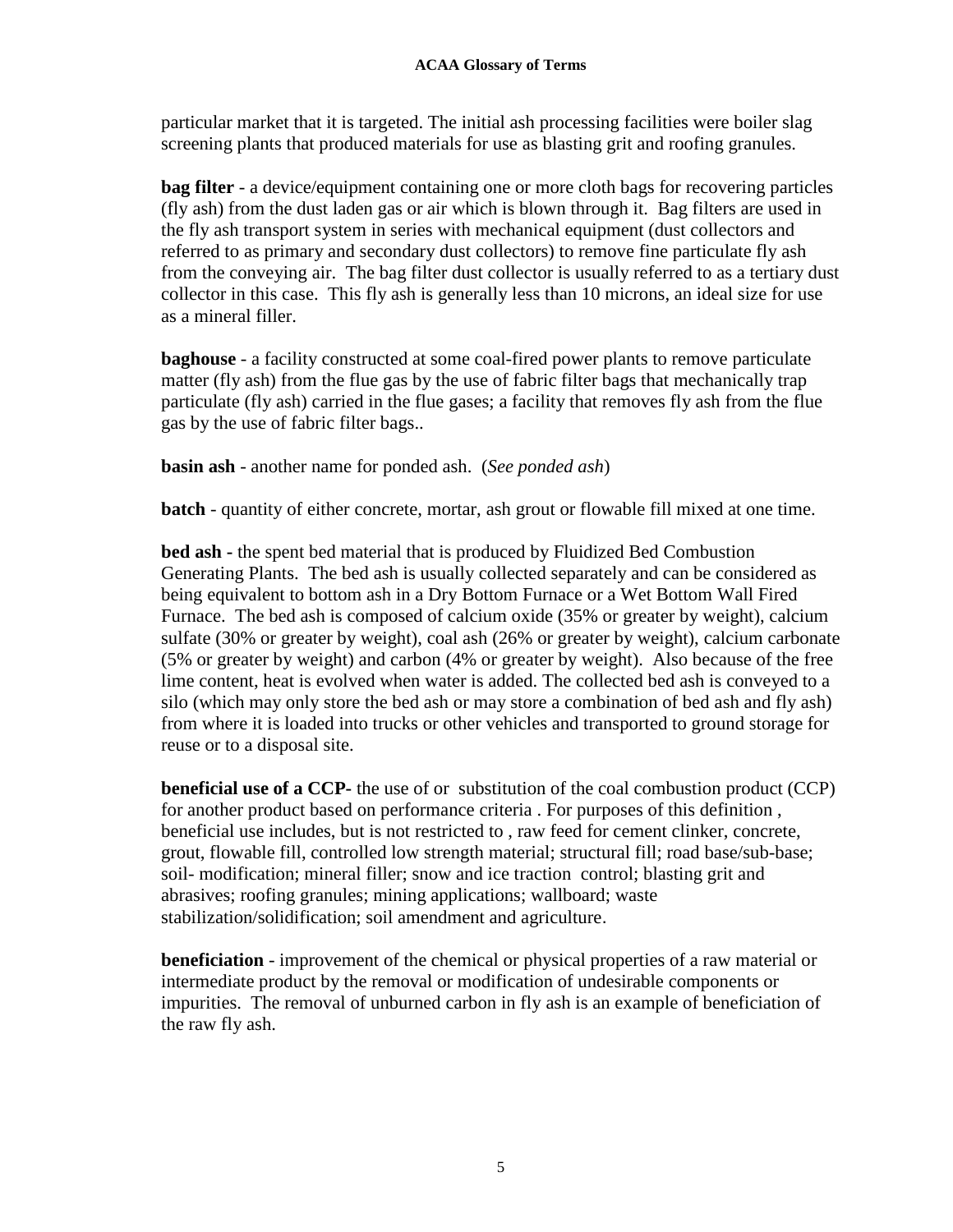**Bevill exclusion** - an exemption from regulation as hazardous wastes of all wastes or residues that result from the combustion of coal and other fossil fuels.

**biomass** - a synonym for biological solids. All material that originated from the growth of agricultural crops (including food crops), trees, grasses, aquatic plants and their residues or waste materials. Includes residues from crop harvesting, forest maintenance, road or land clearing, utility line maintenance, as well as post-consumer materials such as used wood, food processing, paper mill sludge industrial byproducts and other waste materials that may result from the processing of these goods. Also typically refers to agricultural and forest products or residues derived from living plants

**biomass coal co-firing** *-* the firing of two dissimilar fuels at the same time in the same boiler, coal and biomass.

**blended fly ash** - fly ash resulting from the combustion of a mixture of different classification coals such as bituminous and sub-bituminous coals. Also the mixing of ash from different sources*.* (*See fly ash sub-bituminous/bituminous coal blends*)

**boiler slag** - a molten ash collected at the base of slag tap and cyclone furnaces that is quenched with water and shatters into black, angular particles having a smooth, glassy appearance. Boiler slag is in high demand for beneficial use (blasting grit, roofing granules, etc.), but supplies are decreasing because of the removal from service of power plants (due to their age) that produce boiler slag.

**boiler slag fines** - the small boiler slag particles that are produced as a result of dry or wet boiler slag screening processes whose end product is directed to several markets that include use as a blasting grit. Beneficial use of the fines include its use in the glass industry.

**borrow -** an area designated as a source for soil in construction or mine reclamation projects; a source or sources of material other than the required excavation*.*

**bottom ash** - agglomerated ash particles formed in pulverized coal furnaces that are too large to be carried in the flue gases and impinge on the furnace walls or fall through open grates to an ash hopper at the bottom of the furnace. Bottom ash is typically grey to black in color, is quite angular, and has a porous surface structure. Bottom ash is used as an aggregate, as feed stock for cement manufacturing or in construction applications in lieu of other constituents (such as sand, gravel).

**bottom ash dewatering bin/tank** - an elevated sedimentation tank that is designed with baffles and other devices to receive the bottom ash slurry, settle out and store hours or days of bottom ash production, and discharge the stored and dewatered bottom ash into trucks. This tank is usually in series with a separate tank or tanks that settles out the very small bottom ash particles. Bottom ash dewatering bins are used where there are space limitations at a coal fired power plant and where other process or site requirements do not allow for the use of ponds.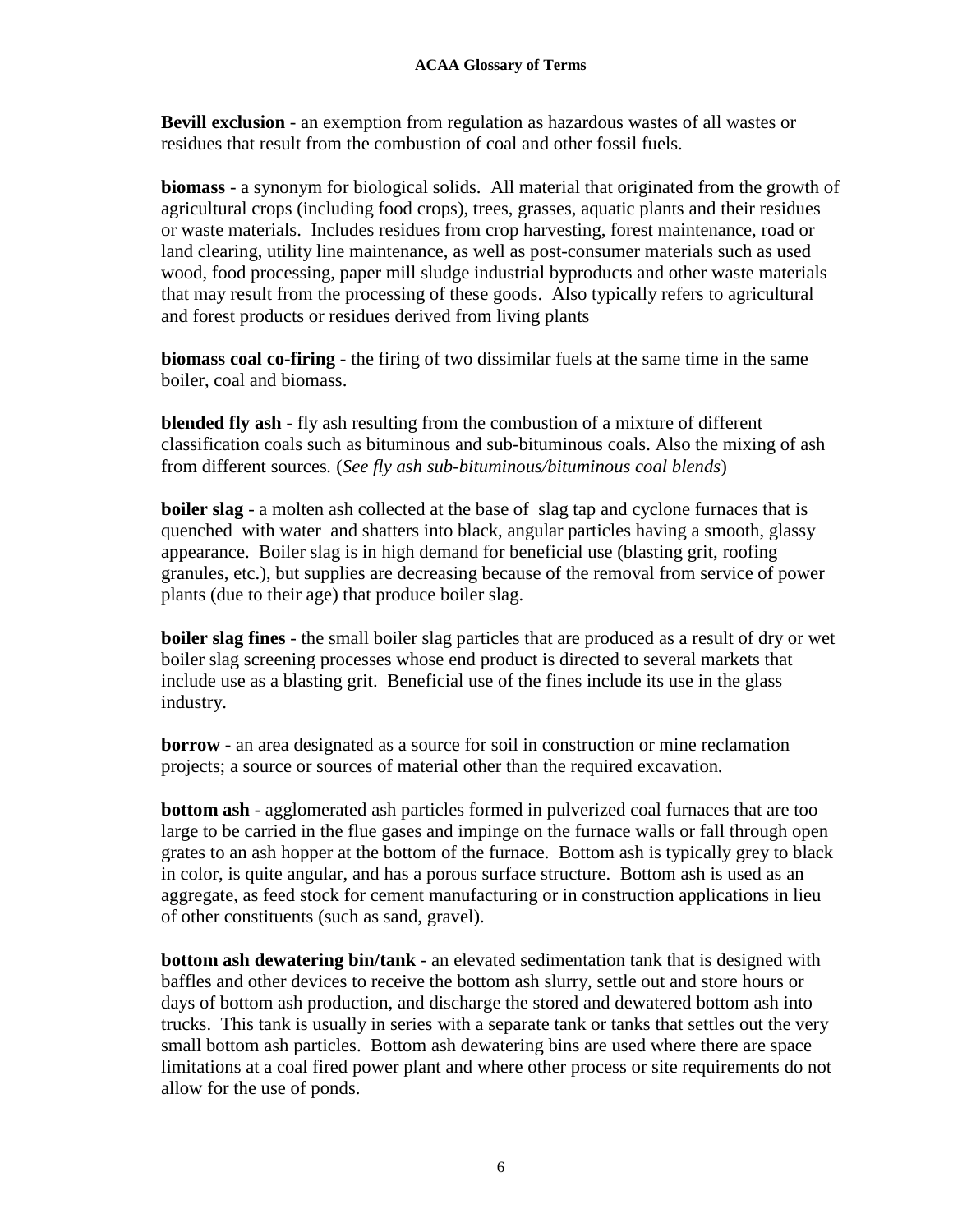**bottom ash fines** - the small bottom ash particles that is produced as a result of dry or wet bottom ash screening processes whose end product is an aggregate.

**bottom ash pond** - an impoundment or surface impoundment used to store or dispose of bottom ash primarily from the combustion of coal*.* (*See ash pond.)*

**bulk density** - the mass of a material per unit volume including voids. Bulk density is usually reported on a dry basis.

**bulk density of aggregate** - the mass of a unit volume of bulk aggregate material (the unit volume includes the volume of the individual particles and the volume of the voids between particles).

**byproduct** - a material that is not one of the primary products of a production process and that is not solely or separately produced by the production process.

**byproduct utilization** - the recycling or use of coal combustion wastes.

**cake** - the solids discharged from dewatering equipment such as rotating drum vacuum filters, where the material is then referred to as filter cake.

**calcium carbonate equivalent (CCE)** - the content of carbonate in a liming material or calcareous soil calculated as if all the carbonate is in the form of  $CaCO<sub>3</sub>$ .

**calcium sulfate dihydrate (CaSO4) ∙2H2O**) - gypsum; the primary byproduct of a forced oxidation wet flue gas desulfurization system in which additional air is introduced and lime or limestone is used as the reagent. (*See FGD gypsum and gypsum.*)

**calcium sulfite**  $(CaSO_3)$  - the primary product (or byproduct) of a wet flue gas desulfurization system where there is no forced oxidation and lime or limestone is used as the reagent.

**cap -** a layer of clay, or other impermeable material installed over the top of a closed landfill to prevent entry of rainwater and minimize leachate.

**captive facilities** - facilities that are located upon lands owned by the generator of coal combustion byproducts or coal combustion/flue gas cleaning wastes and which are operated to provide for the treatment or disposal solely of the generator's byproducts or wastes. (Example: captive landfill)

**carbon** - element. The principal combustible constituent of all fuels.

**carbon burn-out (CBO) process** - a proprietary technology and patented process to combust residual carbon in high-carbon fly ash thereby producing a concrete grade fly ash (defined as a fly ash with an LOI of equal to or less than 3%). Commercial CBO plant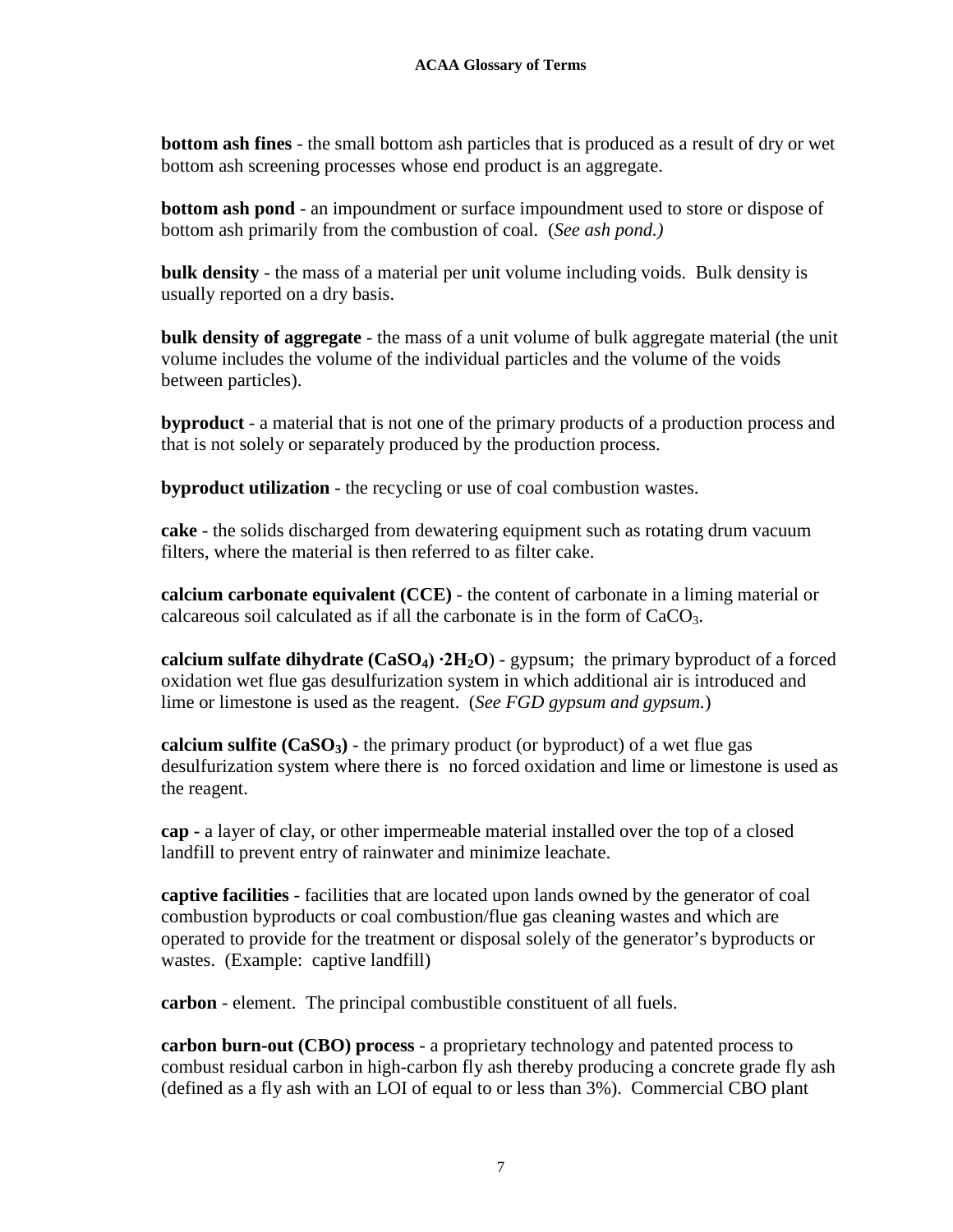data reports feed ash LOI ranging from 6.5% to 18% (averages 10.9%) while product fly ash averages 2.5%. Heat from the carbon combustion is recovered back to the power plant.

**carbon dioxide (CO2***)* - a colorless, odorless, incombustible gas formed during combustion in fossil-fuel electric generation plants.

**carbon in ash (unburned carbon in ash-UBC**) - the unburned carbons in fly ash include both carbon carried over as uncombusted "inertinite" and chars or cokes resulting from the incomplete combustion of thermoplastic, largely vitrinite-derived phases. The latter include "isotropic coke" and "anisotropic coke".

**carbon reduction process** *–* a process to reduce the concentration of carbon in highcarbon fly ash.

**cell -** a portion of a landfill which is isolated, usually by means of soil or an impermeable barrier, from its surroundings.

**cementitious ash -** fly ash, which hardens irreversibly when mixed with water. Also referred to as self-cementing ash.

**cementitious material** (hydraulic) - an inorganic material or a mixture of inorganic materials that sets and develops strength by chemical reaction with water by formation of hydrates, and is capable of doing so under water.

**cementitious mixture** -. A combination of more than any one of the following materials to make a cement paste: hydraulic cement; Portland cement; coal fly ash; FBC ash; lime; ground granulated blast furnace slag; lime kiln dust; cement kiln dust. It may be used by itself for grout, or used to bind aggregates or fine materials to make concrete or controlled low strength materials (CLSM), or used for soil stabilization and solidification.

**cenospheres** - a portion of fly ash, that was once referred to as the floating fraction of the fly ash because of its occurrence on the surface of fly ash ponds and from where it was and still is harvested for beneficial use. Cenospheres are lightweight (23 to 28 pounds per cubic foot), inert, hollow, essentially thin-walled glass spheres (10 - 350 microns) comprised largely of silica and alumina and filled with air and/or gasses. Cenospheres are formed from the ash when it is in a molten state. The thickness of cenosphere walls may be very small and the resultant bulk densities are less than  $1 \text{ gm/cm}^3$ . Cenospheres that are harvested from the surfaces of ash ponds are processed (drying, classifying, etc) and marketed as a high value product in applications for performance enhancement of products such as paints, coatings, adhesives etc. Cenospheres are also now extracted from dry fly ash by companies with proprietary processes and marketed under registered trade names. The proportion of  $1gm/cm<sup>3</sup>$  cenospheres that exists in fly ash has not been quantified definitively but the literature indicates a percentage of about 2% maximum. (*See Microspheres*)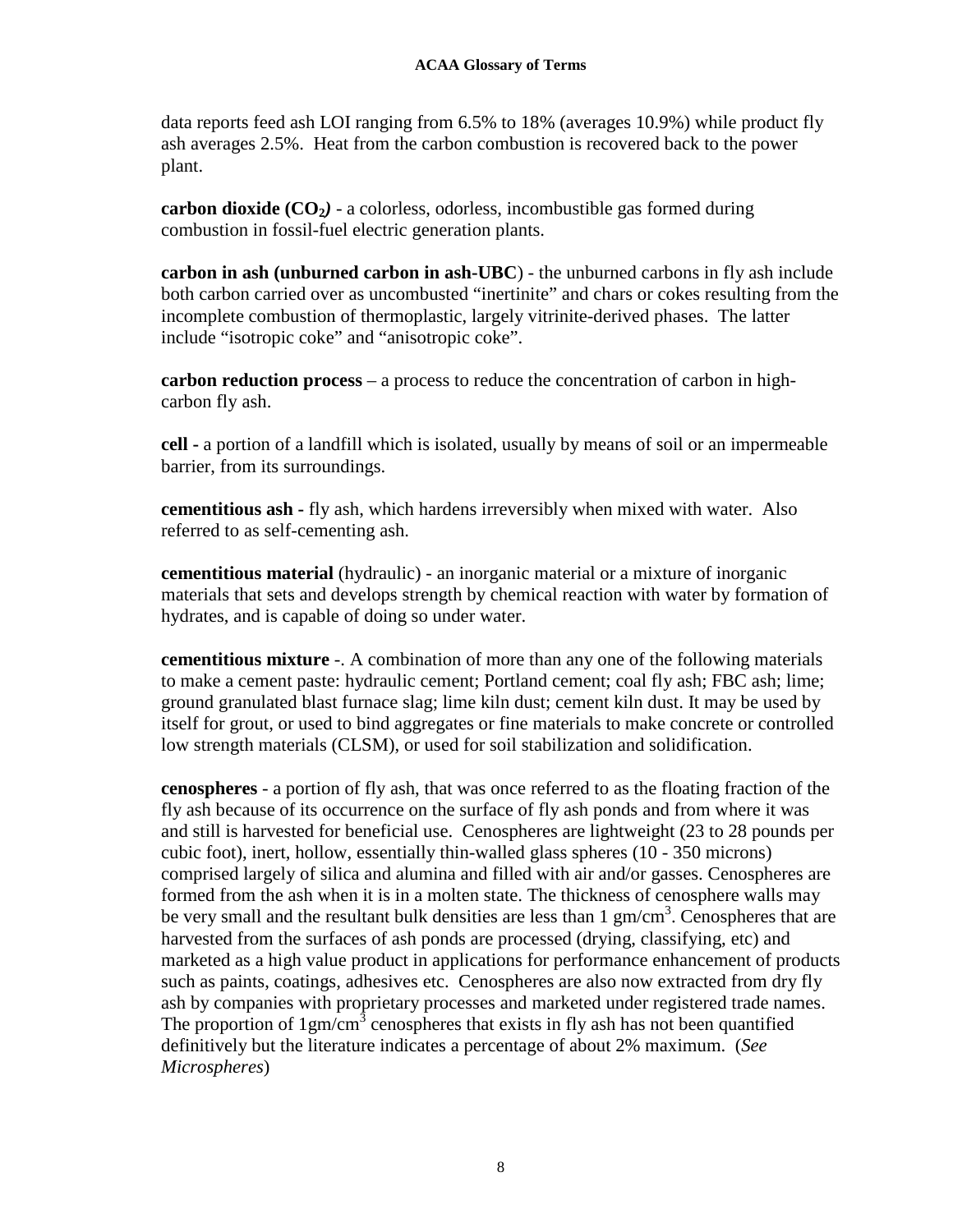**char -** the solid carbonaceous residue that results from incomplete combustion of organic material which includes coal. It can be burned for heat or if pure, processed for production of activated carbon for use as a filtering medium. In the electric generation industry the term applies to the fixed carbon in the coal and current usage in coal combustion will be 'the time to burn out the char'. Also it can apply to the unburned portion of the coal and would have the same usage as unburned carbon in ash.

**char/fly ash** - another term for the carbon in the fly ash which is now commonly referred to as unburned carbon (UBC) in ash.

**cinders** - an old term, in ash marketing, for the ash from utility stoker boilers and which were used as an aggregate especially in concrete block manufacturing and hence the term cinder blocks. This term is still used in ash marketing to refer to bottom ash and boiler slag especially. However the usage of this term by the American Boiler Manufacturers Association is for "particles of partially burned fuel from which volatile gases have been driven off, which are carried from the furnace by the products of combustion".

**class C fly ash** - fly ash, which meets criteria defined in ASTM C 618, for use in concrete

**class F fly ash** - fly ash, which meets criteria defined in ASTM C 618 for use in concrete,.

**clean coal combustion** - the burning of coal, coal culm, or coal fines in a furnace designed to operate to minimize emissions (that is a fluidized bed or aerated fluidized bed, etc.) or coal burned in the presence of alkaline materials, which combine to reduce emissions.

**clean coal technology** - a government and industry co-funded effort to demonstrate a new generation of innovative coal utilization processes in "showcase" projects conducted across the country.

**clean coal technology combustion products -** products generated from any technology including technologies applied at the pre-combustion, combustion, or post combustion stage, at a new or existing facility which will achieve significant reductions in air emissions of sulfur dioxide or oxides of nitrogen associated with the utilization of coal in the generation of electricity, or process steam which was not in widespread use as of November 15, 1990.

**clinker** - a hard compact congealed mass of fused furnace refuse usually slag. Bottom ash and boiler slag usually contains clinker.

**cement clinker** - the fused particles or pellets produced from the sintering or burning zone (2200<sup>0</sup>F to 2700<sup>0</sup>F) of a rotary kiln in the cement manufacturing process. Raw materials (limestone, shale, iron ore, sand) are proportioned and ground to a powder and blended before being processed through the rotary kiln.

**closure -** the decommissioning of a disposal facility.

.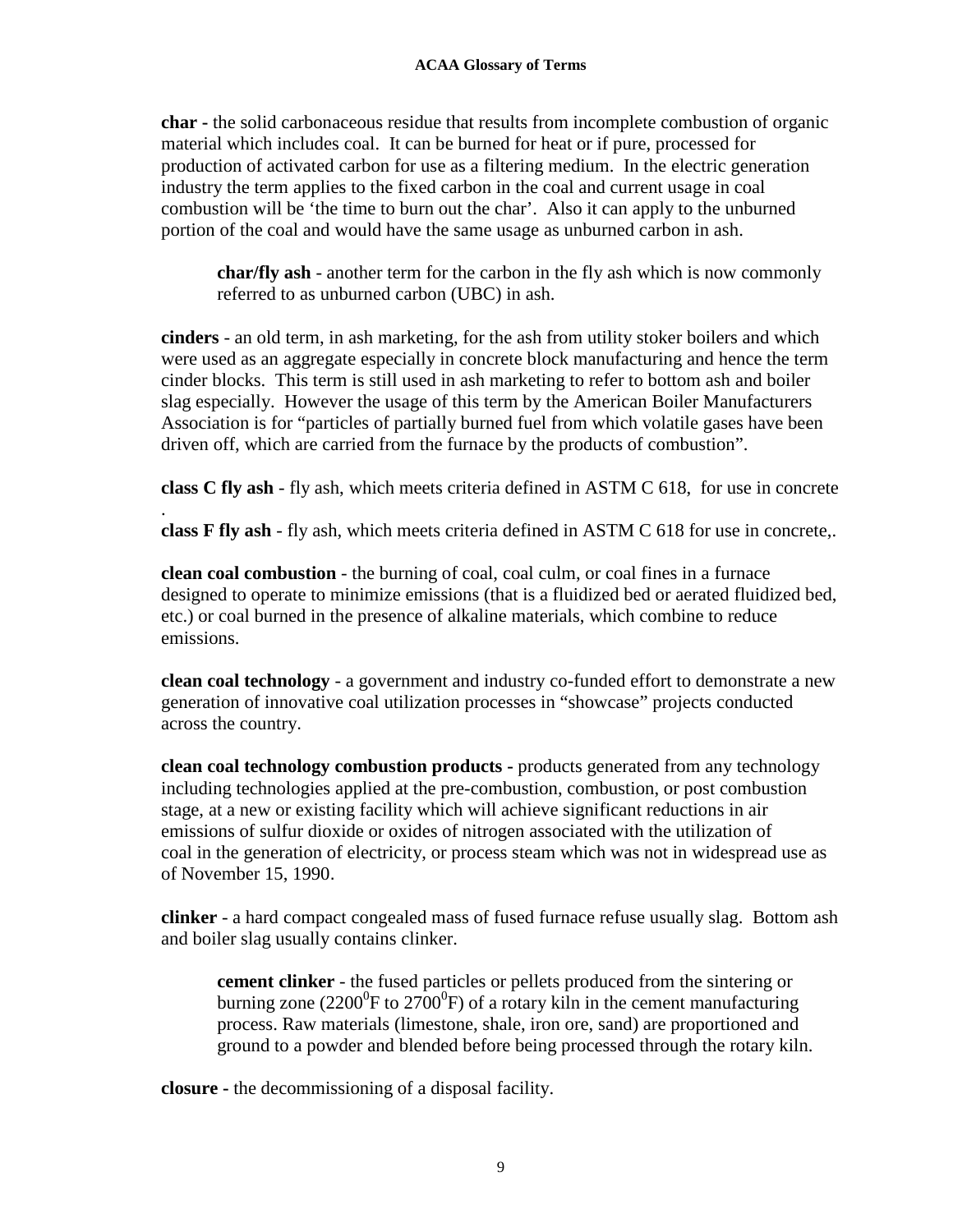**closure plan** - a written plan that describes the steps the owner or operator of the disposal facility will take to close the facility in accordance with regulatory or other requirements*.*

**coal** - a brown to black combustible sedimentary rock (in the geologic sense) composed principally of consolidated and chemically altered plant remains; solid hydrocarbon fuel formed by ancient decomposition of woody substance under conditions of heat and pressure. All solid fuels are classified as anthracite, bituminous, sub-bituminous or lignite by ASTM and in ASTM D388-77.

**coal ash** - a collective term referring to any solid materials or residues (such as fly ash, bottom ash or boiler slag) produced primarily from the combustion of coal. Collective term referring to any materials or residues produced directly from the combustion of coal and especially from coal-fired power plants. It is much like volcanic ash. It consists of limestone, iron, aluminum, silica sand and clay. In addition it contains trace quantities (in the parts per million range) of the oxidized forms of other naturally occurring elements. These same elements exist in soil, rock and coal. The coal can be bituminous, sub-bituminous, lignite or a mixture of these coals. The residues of mixtures of small quantities of other fuels such as petroleum coke, fuel oil, etc. with coal are also referred to as coal ash. Current usage of the coal ash collective term is synonymous with the term coal combustion ash and coal combustion residue (CCR). Also coal ash is a component of the term coal combustion byproduct (CCB) covering only the materials or residues associated with the combustion of coal and not the residues from flue gas cleaning. (*See coal combustion ash, CCR, and CCBs*.)

**coal ash landfills** - a landfill that receives only coal ash. It is usually regulated by a State Governmental Agency and subjected to the waste management practices and alternative disposal practices of the particular state. (*See mono-fill*)

**coal combustion ash** - collective term referring to any materials or residues produced from the combustion of coal. (*See coal ash and CCR*)

**coal combustion byproducts (CCBs) -** collective term referring to fly ash, bottom ash, boiler slag, fluidized bed combustion ash or flue gas desulfurization (FGD) material resulting from the combustion of coal and the cleaning of the stack gases. Also a collective term referring to any large volume material or residue produced from the combustion of coal or the cleaning of the stack gasses regardless of ultimate commercial application or disposal. Coal combustion products (CCPs) have replaced the term coal combustion byproducts and this usage is intended to clearly identify the products from the combustion of coal or the cleaning of the stack gasses that are manufactured or processed to meet standards, guidelines etc. and used commercially. However many government agencies (Federal and State) and other organizations continue to use the term CCBs. In addition federal regulations also use the term coal combustion wastes (CCWs) and fossil fuel combustion wastes (FFCWs) in the same context as the term CCBs. As a result of the interchangeable use of these terms (CCBs, CCPs, CCWs & FFCWs) there is an industry movement to provide clarity based on use of the products. This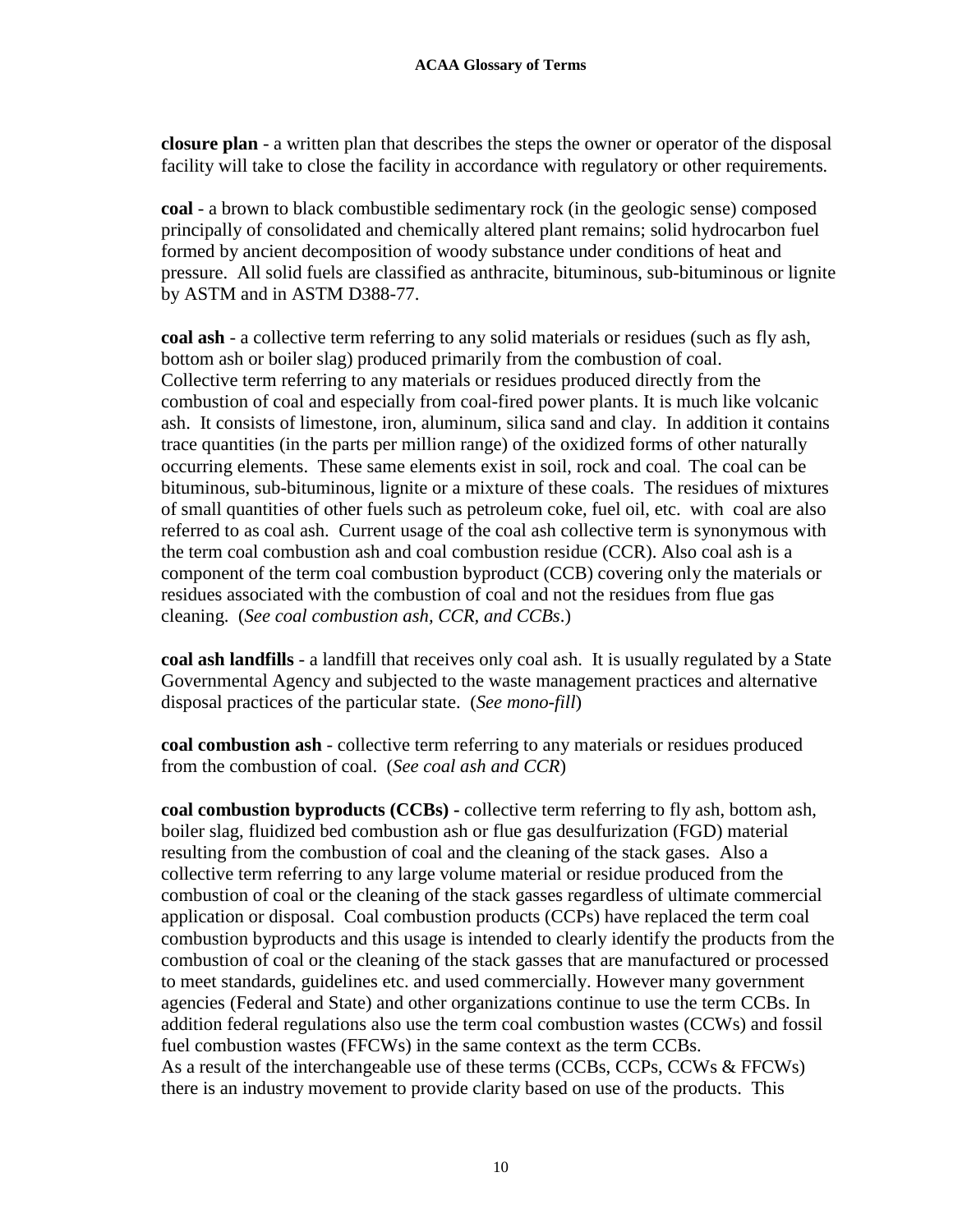clarification, based on current usage by the Department of Energy (DOE), National Energy Technology Laboratory (NETL) is that the term "Products" applies when the material is used and "Wastes" applies when the material is discarded. (*See coal combustion products*)

**coal combustion products (CCPs)** – fly ash, bottom ash, boiler slag, fluidized-bed combustion (FBC**)** ash, or flue gas desulfurization (FGD) material produced primarily from the combustion of coal or the cleaning of the stack gases. Also a collective term referring to fly ash, bottom ash, boiler slag, fluidized bed combustion (FBC) ash or flue gas desulfurization (FGD) material produced primarily from the combustion of coal and the cleaning of the stack gases and are manufactured either as a part of the coal fired power plants operating processes or otherwise to meet standards, guidelines etc. and used commercially. (Examples include but are not limited to the production of FGD gypsum; the production of specification fly ash either as a part of the power plants normal basis of operation or through the use of beneficiation processes; the production of commercial materials through screening, drying, classifying of bottom ash, boiler slag or fly ash.) Coal combustion products (CCPs) have replaced the term coal combustion byproducts (CCBs).

**coal combustion residue (CCR)** - collective term referring to any materials or residues produced from the combustion of coal. CCR has been a term used in scientific literature and by the United States Environmental Protection Agency (EPA) and environmental groups; but used little by the coal ash industry. (*See coal ash*)

**coal combustion wastes (CCWs)** - a collective term for materials or residues produced from the combustion of coal or the cleaning of stack gases that are disposed of as a solid waste. This term is used in federal and state regulations by environmental groups. (*See CCBs and FFCWs*)

**coal fly ash** - a product of burning finely ground coal in a boiler to produce electricity. It is removed from the plant exhaust gases primarily by electrostatic precipitators or baghouses and secondarily by wet scrubbers. Physically, fly ash is a very fine, powdery material, composed mostly of silica, and nearly all particles are spherical in shape. Coal fly ash is a pozzolan. (*See fly ash*)

**fly ash-bituminous coal** – fly ash resulting from the combustion of a bituminous coal in a boiler for the production of electricity, it is generally low in lime (less than 2%); its chemistry would make it fall under but may not conform with the ASTM C 618 classification of a Class F fly ash; this fly ash does have pozzolanic characteristics.

**fly ash-sub-bituminous/bituminous coal blends** – the proportions of the coal blends affects the lime content of the fly ash; for example a 70% sub-bituminous powder river basin: 30% bituminous coal blend can result in a lime content of the fly ash that can range from 11% to 13%; the chemistry of the fly ash depending on the proportion of the blend could make it fall under, but may not conform with, the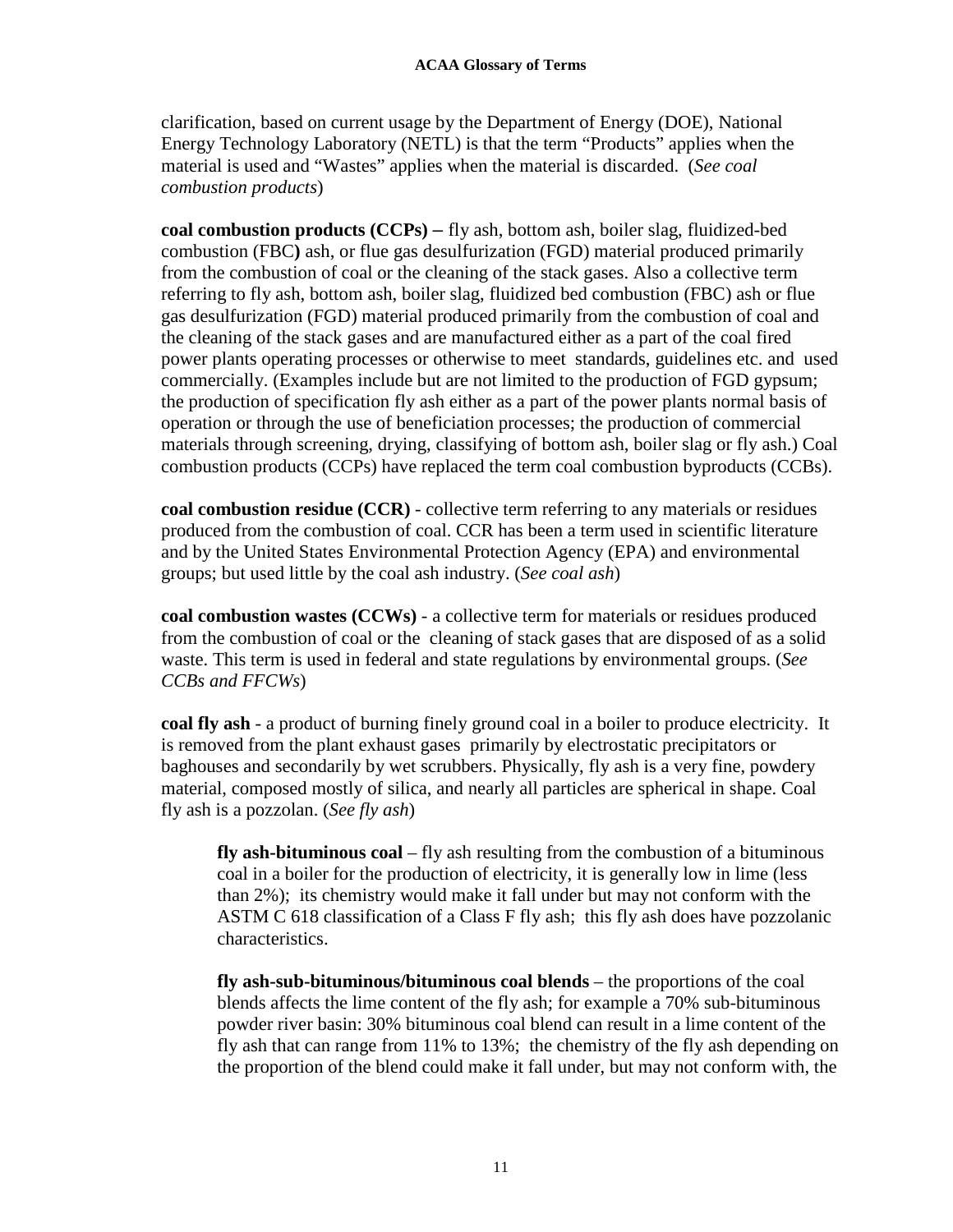ASTM C618 classification of either a Class C or a Class F fly ash while having a lime content that exceeds that normally associated with a Class F fly ash.

**coal mine** - an area of land and all structures, facilities, machinery, tools, equipment, shafts, slopes, tunnels, excavations, and other property, real or personal, placed upon, under, or above the surface of such land by any person, used in extracting coal from its natural deposits in the earth by any means or method, and the work of preparing the coal so extracted, including coal preparation facilities. The British term is "colliery". Coal combustion products are sometimes used in construction projects at coal mines and coal combustion byproducts are sometimes disposed in coal mines.

**coal mine drainage** *–*water discharge from coal mines, ranging in composition from acidic to alkaline typically with elevated concentrations of sulfate, iron, manganese, and aluminum as well as common elements such as calcium, sodium, potassium and magnesium. The pH is most commonly either in the ranges 3 to 4.5 or 6 to 7, with fewer intermediate or extreme values**.**

**coal mine waste -** the coal processing waste and underground development waste**.**

**coal processing waste –** the earth materials which are separated and wasted from the coal during cleaning, concentrating, or other processing or preparation of coal.

**coal refuse** - waste products of coal mining, cleaning, and coal preparation operation (for example culm, gob, etc) containing coal, matrix material, clay and other organic and inorganic material. This does not include overburden from surface mines.

**coal utilization byproducts (CUB**) – a collective term that is being used by the United States Department of Energy (USDOE) and the National Energy Technology Laboratory (NETL) to refer to byproducts from the utilization of coal. Itincludes coal combustion byproducts and byproducts from coal gasification.

**co-firing** - the term that is applied to the firing of two dissimilar fuels, such as biomass and coal, at the same time in the same boiler.

**coke** - a carbonaceous solid produced from coal, petroleum or other materials by thermal decomposition with passage through a plastic state; fuel consisting largely of the fixed carbon and ash in coal obtained by the destructive distillation of bituminous coal.

**compaction** - the densification of a soil or coal combustion product by means of mechanical manipulation; reduction in bulk volume of solid waste by rolling and tamping. Also, reduction in bulk volume or thickness of a body of fine-grained sediments in response to increasing weight of overlaying material.

**compliance coal** - a coal or a blend of coals that meets sulfur dioxide emission standards for air quality without the need for flue gas desulfurization.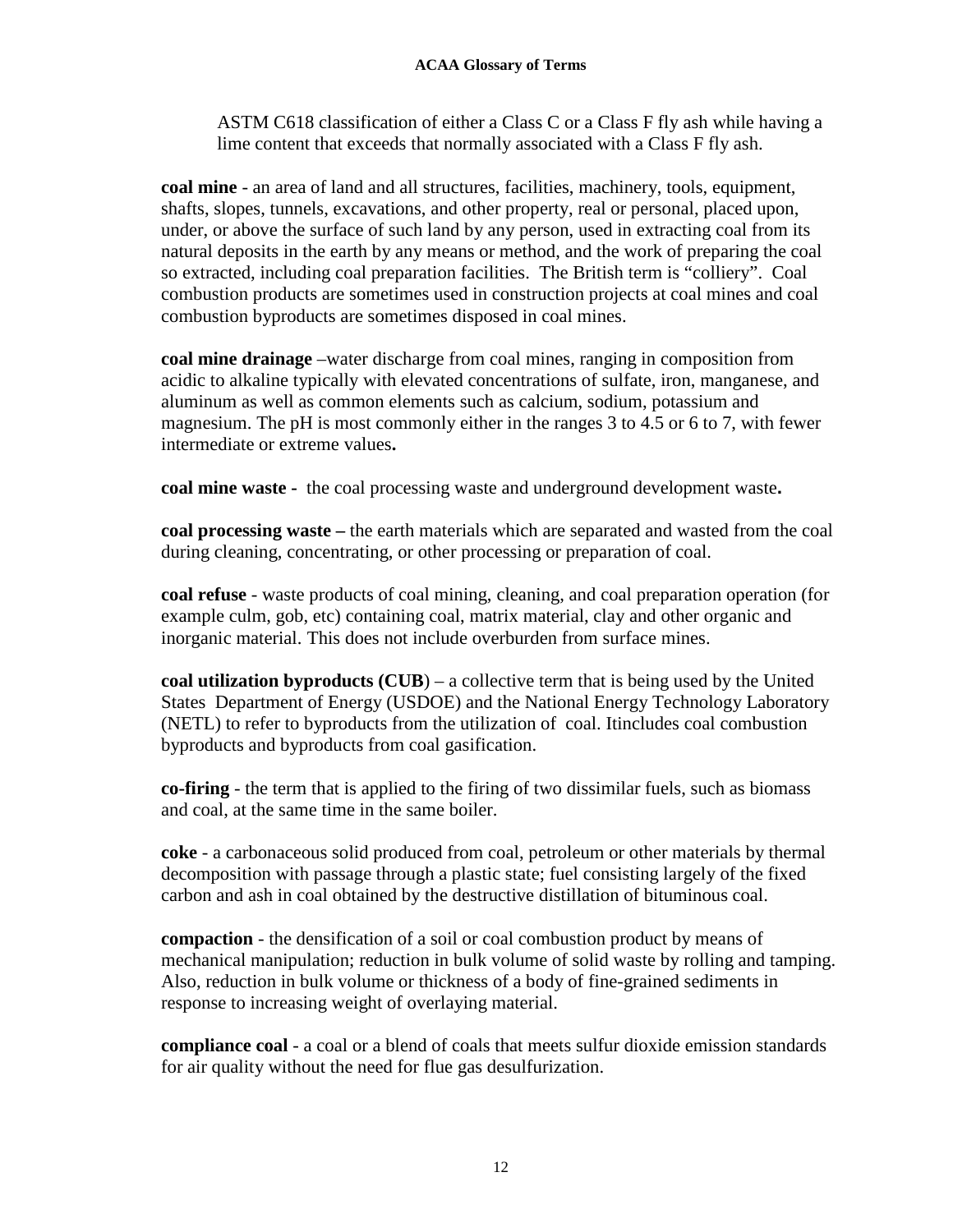**compost** - relative stable decomposed organic material, often associated with agriculture or gardening soil enrichment. Sometimes ash is blended with materials such as leaves, wood chips, peanut shell, poultry waste, etc to form compost.

**composting** - an aerobic process involving the biological stabilization of sludge and other wastes by microorganisms. Generally the process comprises of spreading or windrowing the material; sometimes the sludge or other waste is mixed with a bulking agent such as coal ash to maximize air contact.

### **Comprehensive Environmental Response, Compensation and Liability Act**

**(CERCLA)** - A Federal law enacted in 1980 that governs the cleanup of hazardous, toxic, and radioactive substances. The act and its amendments created a trust fund, commonly known as Superfund, to finance the investigation and cleanup of abandoned and uncontrolled hazardous waste sites. Under this act the Department conducts remedial investigations and feasibility studies to determine the sources and extent of contamination and ultimately the cleanup alternatives.

**conditioned ash -** ash that has been moistened with water during the load out process at the temporary storage silo at the power plant to allow for its handling, transport, and placement without causing fugitive dusting. The water that is added can vary from 5% to 30% by weight of the dry ash which can be fly ash from an Electrostatic Precipitators (ESP), fluidized bed material which could be a combination of fly ash and bed ash, and bag-house material from a dry scrubber that could be a combination of fly ash, ureacted lime (as calcium hydroxide), calcium sulfate and calcium sulfite.

**conditioned ash** (Cont'd) **-** The water is added in a pugmill or pugmill type equipment as the ash is fed from the silo and loaded into open body trucks or other hauling equipment. The conditioned ash is usually designated for placing in a landfill, although it can be used in beneficial applications. (*See Pugmill*)

**conditioned fly ash** - dry fly ash that has been moistened with water during the load out process at the temporary storage silo at the power plant to allow for its handling, transport and placement without causing fugitive dusting. The water that is added can vary from 5% to 30% by weight of the dry fly ash. Water contents of 5% to 10% is sometimes added for high lime fly ashes because of the quick setting that occurs and to allow a designated time that the hauling equipment can easily discharge the conditioned ash without it all sticking in the truck bed. Water contents for low lime fly ash is generally from 10% to 30%. The water is added in a pugmill or pugmill type of equipment (dustless unloader) as the dry fly ash is fed from the silo and loaded into open body trucks or other hauling equipment for placing in a landfill or for beneficial use. (*See dustless unloader and pugmill*)

**consolidation** - the reduction in volume of a fill caused by movement of water out of the fill mass. Consolidation generally occurs due to an increase in the vertical stress on a fill. It is the movement of water rather than the compression of air filled voids that distinguishes consolidation from compaction.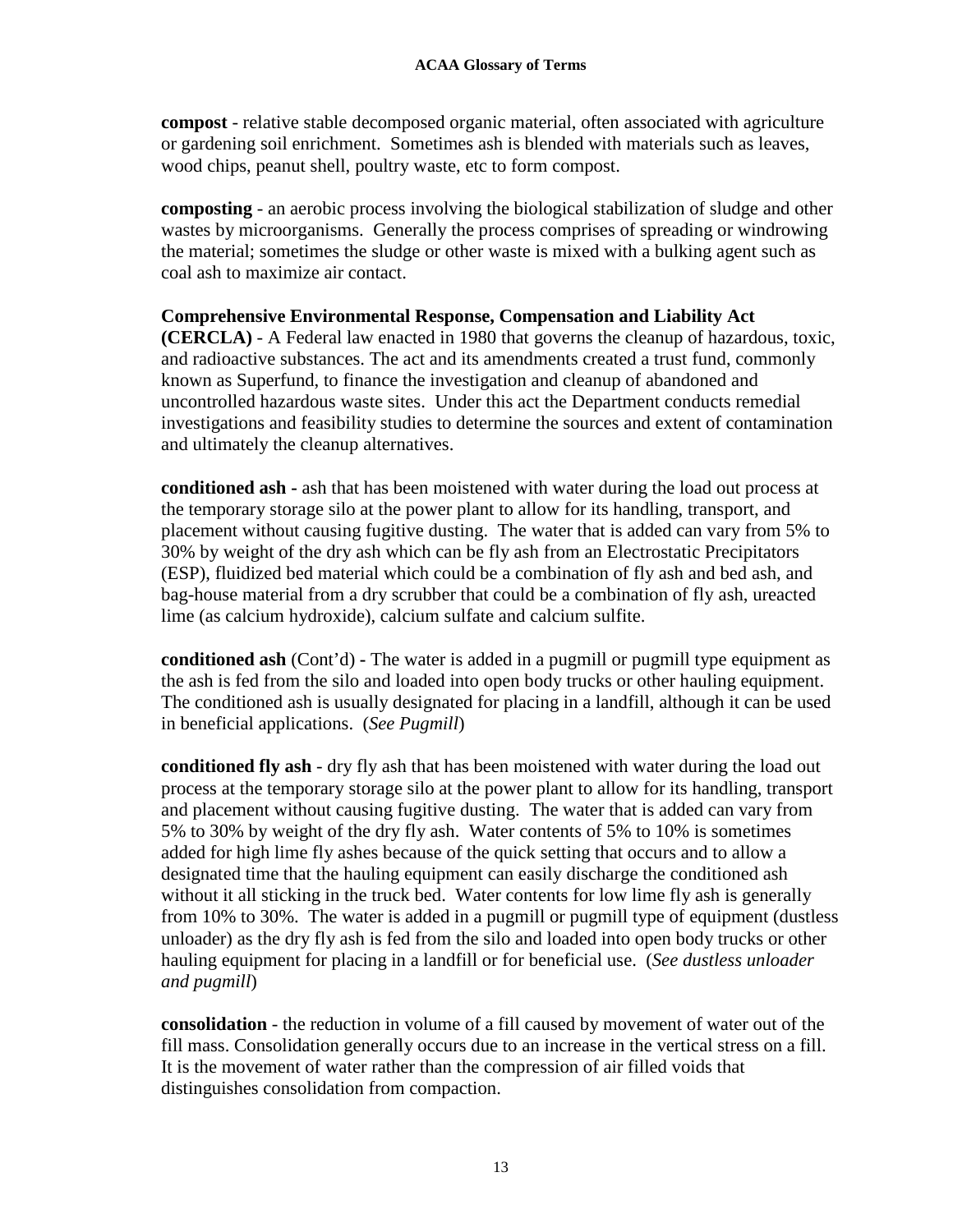**continuous emission monitoring (CEM)** - the measurement on a continuous basis of pollutants emitted into the atmosphere in the exhaust of gases for combustion processes or as the byproduct of industrial processes.

### **controlled low-strength material (CLSM) –** a flowable fill conforming to ACI 229 R

**culm** - anthracite tailings, especially prevalent in Eastern Pennsylvania, that are a source of energy which could be used for example in fluidized bed boilers.

**cyclone** - a cone-shaped air-cleaning apparatus that operates by centrifugal separation and is used in particle collecting and fine-grinding operations*.* Cyclone particle collection equipment is widely used in CCPs handling and storage systems.

**cyclone boiler -** a type of coal-fired boiler. The coarsely pulverized coal undergoes slaging combustion in a cylindrical (cyclone) burner. Some wet-bottom boilers are not cyclone-fired. The primary byproduct is a glassy slag referred to as boiler slag, which is in great demand for beneficial use, but the supplies are declining because of the retirement from service of cyclone boiler electric power generating plants.

**cyclone dust collector** - a type of particle collection equipment that is used in particle transport systems and is usually in series with other types of dust collection equipment such as a baghouse dust collector. It is used in CCP handling and storage systems.

**deep mine injection** - placement of materials such as ash and flue gas cleaning material into underground depleted mine cavities, through boreholes, either pneumatically or hydraulically. Proper filling may help control acid mine drainage by reducing oxidation of pyrite, addition of alkalinity or reducing groundwater flow through the mine. This is a beneficial use of coal ash when performed for mine subsidence control**.**

**density** – the mass per unit volume; weight per unit volume, expressed as grams per cubic centimeter or pounds per cubic foot for solids and liquids and usually as grams per liter for gases.

**dewatering** - a physical process which removes sufficient water from a sludge, FGD material or ponded ash and FGD solids so that its physical form is changed from essentially that of a fluid to that of a damp solid. Some major types of equipment and facilities used are: rotary drum vacuum filters, centrifuges, horizontal belt filters, lagoons, ponds, etc.

**dike** - an embankment or ridge of either natural or synthetic materials used to contain or hold a liquid, slurry, sludge or other material in ponds.

**discharge** - the release of any solid, liquid or gas waste stream or any constituent thereof to the environment. (Example: a coal combustion byproduct surface impoundment will have a water discharge that has a permit issued by a state or federal agency.)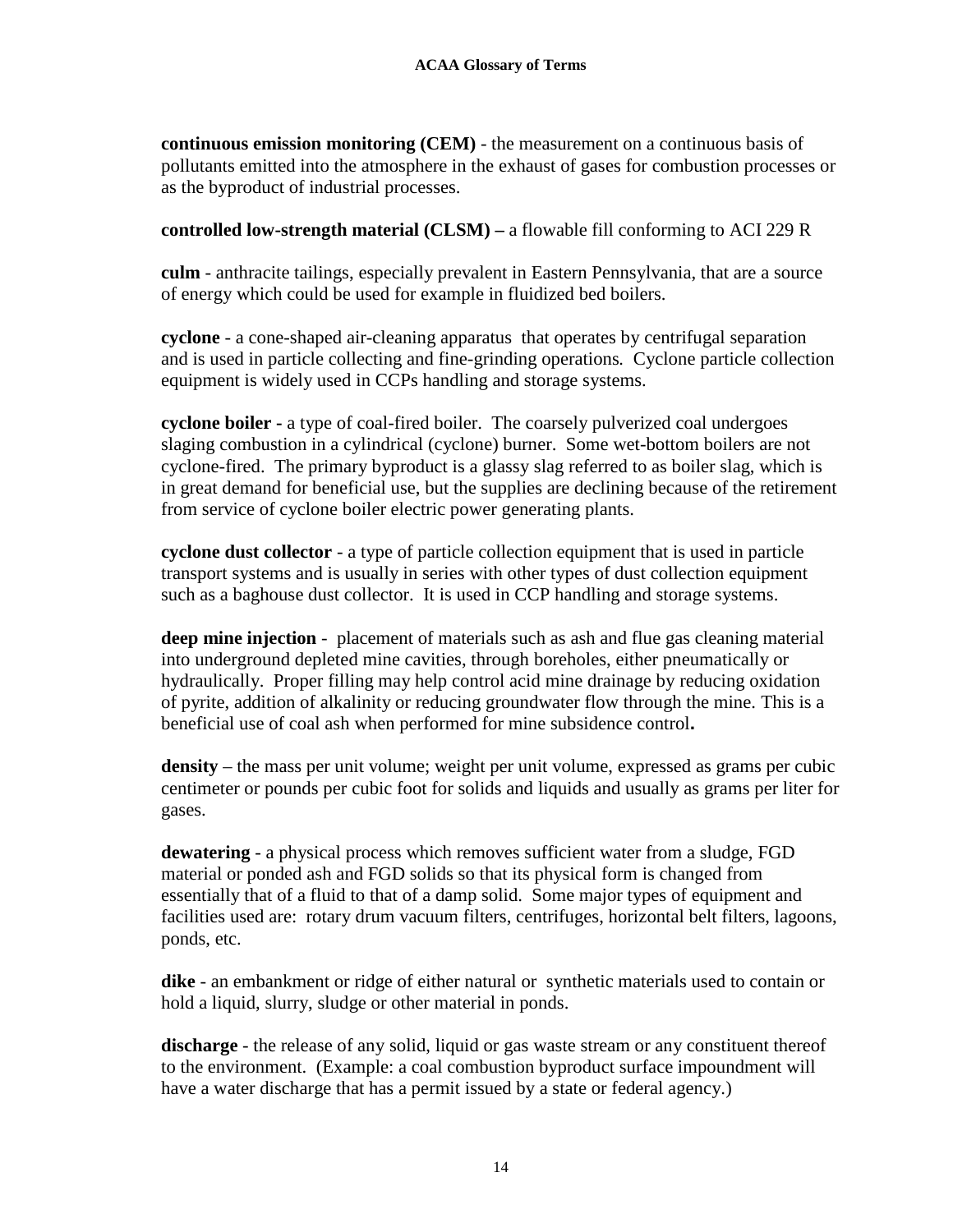**disposal** - the discharge, deposit, injection, dumping, spilling, leaking, or placing of any solid waste or hazardous waste into or on any land or water so that such solid waste or hazardous waste or any constituent thereof may not enter the environment or be emitted into the air or be discharged into any waters including groundwater.

**disposal facility** - a facility or part of a facility at which waste is intentionally placed into or on any land or water, and at which waste will remain after closure ; the necessary equipment and associated land area which serves to receive and manage waste. The facility may have available one, many or all of a large number of disposal methods. A coal combustion byproducts (CCBs) disposal facility is usually either a landfill or surface impoundment and may be located on site or off site from the power plant that produced the CCBs. However some power plants have elected to use abandoned mines for ash and/or FGD materials which could involve the placing of either material in excavated mine shafts or in depleted strip mines.

**double liners** - a combination of two synthetic and/or natural buffers acting independently to separate waste from underlying soil and groundwater.

**drainage blanket** - a uniform layer of permeable material such as sand, crushed stone, or bottom ash/boiler slag installed with properly designed filter media at the base of a structural fill to maintain the fill in a drained condition.

**dredging** - an excavation practice employed by the electric power generation industry to remove coal combustion byproducts from a temporary storage to a long term disposal facility.

**dry ash removal** - the method of accumulating and removing dry ash from a dry bottom pulverized fuel fired furnace.

**dry bottom furnace** - a pulverized fuel fired furnace in which the ash particles (bottom ash) are deposited on the furnace bottom in a dry non adherent condition.

**dry fly ash** - fly ash that has been collected by the particulate removal equipment such as Electrostatic Precipitators (ESP), Baghouses, Mechanical Collectors or Fabric Filters at coal-fired power plants. The collected fly ash is in a dry state, less than 3% moisture, and it is transported via an ash removal system to either a silo for temporary storage or to a wetting water eductor for sluicing to an ash pond. The fly ash in the silo is loaded out through specially designed equipment either in its present dry state into pneumatic or bulk carriers (truck or rail) for beneficial reuse or moistened with water for disposal and/or beneficial reuse. Also high lime fly ash, especially Class C fly ash, that is not beneficially used are sometimes transported by pneumatic bulk trucks to a facility where the ash is mixed with water to form a slurry and then discharged into a pond – the pond is then dewatered and the hardened material is excavated and placed in a landfill or beneficially used. (*See fly ash*)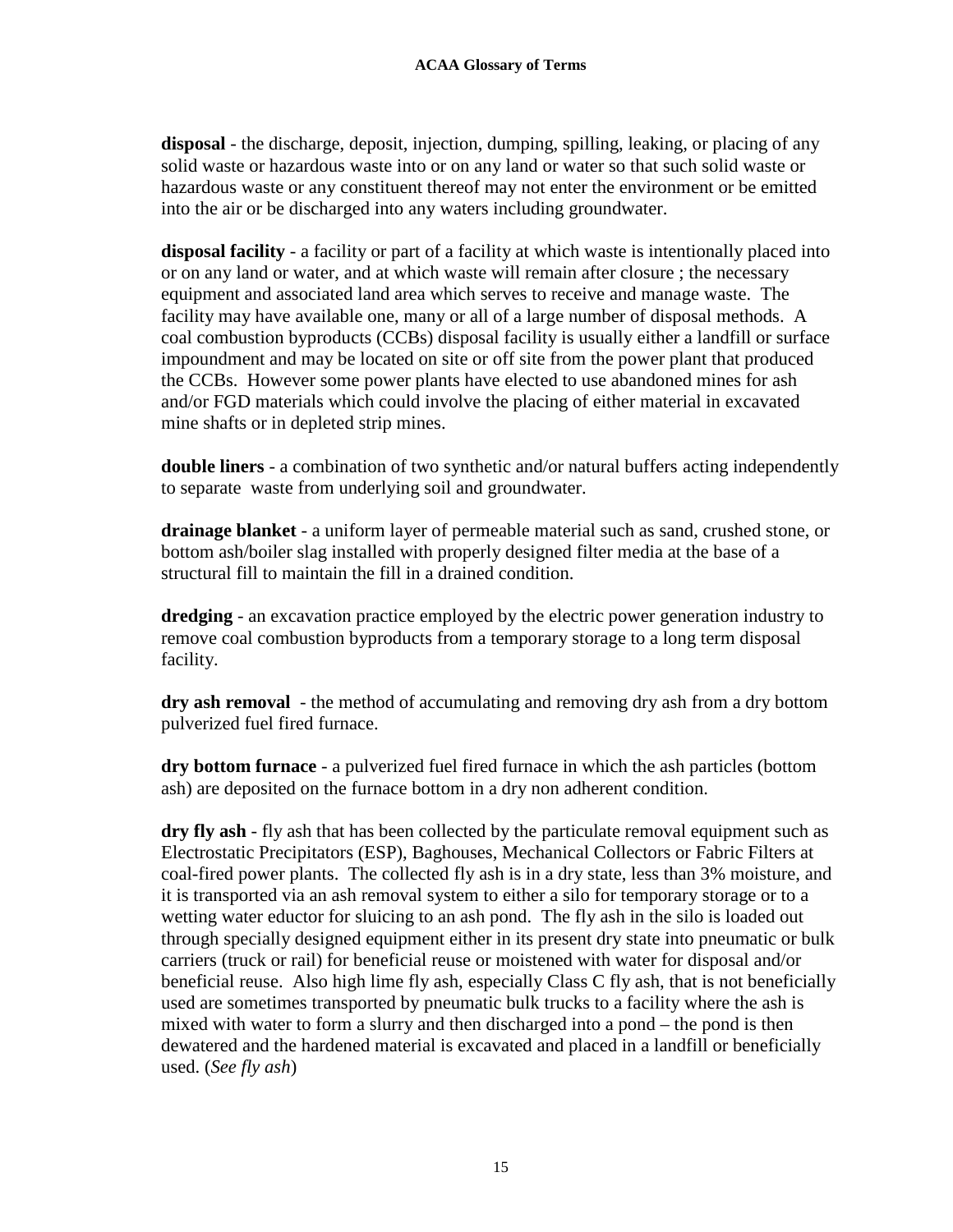**dry fly ash removal systems** - the equipment system used to remove and to convey the fly ash from the hoppers of the particulate collection equipment, ESP or other, to a silo including the silo aeration and unloading equipment or to a wetting water eductor.

**dry fly ash disposal system** - the overall fly ash transport and storage systems that involve the dry fly ash removal system at the coal fired power plant, the truck (vehicular) transport of the conditioned fly ash and the placing of the conditioned fly ash in a landfill.

**dust** - particles of gas borne solid matter larger than one micron in diameter.

**dustless unloader** - a term used by the American Boiler Manufacturers Association for a device for wetting dust so the particles are adherent to each other, to prevent dissipation by atmospheric current while conveying. The typical usage is for the pugmill type equipment used to wet (condition) fly ash as it is being removed from a silo and loaded into trucks or other vehicles. (*See conditioned fly ash*)

**economizer** - a heat recovery device designed to transfer heat from the products of combustion to a fluid, usually feedwater.

**economizer ash** - ash which is collected in the economizer section of a boiler. It is the ash, which is collected in the ash hoppers that are located below the economizer. The majority of the economizer ash is plus 200 mesh and it is referred to as having a popcorn consistency. Generally the economizer ash is removed from its hopper(s) as a part of the fly ash removal system and it is conveyed along with the fly ash to a silo (for dry removal systems) and to a pond (for wet removal systems). However the size of the economizer ash particles when combined with the dry fly ash in a silo can cause the fly ash to be out of specification with standards for use in concrete. As a result the economizer ash is conveyed either to the bottom ash transport system and combined with the bottom ash or to a dedicated silo.

**effluent** - the final discharge from any process such as from an ash impoundment.

**electrostatic precipitator (ESP)** - a facility that removes fly ash from the flue gas by producing an electric charge on the fly ash and collecting it electrostatically.

**encapsulation** - complete coating or enclosure of a toxic particle by an additive so as to sequester that particle from any environmental receptors that may otherwise have been negatively impacted by that particle; the complete enclosure of a waste in another material in such a way as to isolate it from external effects such as those of water or air.

**ettringite -** a high–calcium sulfoaluminate mineral *(Ca6.Al2(SO4)3(OH)12.26H2O)* that is expansive because of its crystal structure; a mineral composed of hydrous basic calcium and aluminum sulfate that expands when wet upon forming its crystalline structure.

**ettringite formation -** the phenomenon that leads to the formation of ettringite and can occur in coal ash/lime/sulfur mixtures. Ettringite is formed by the combination of aluminum from the coal ash, lime and sulfates from the scrubber process and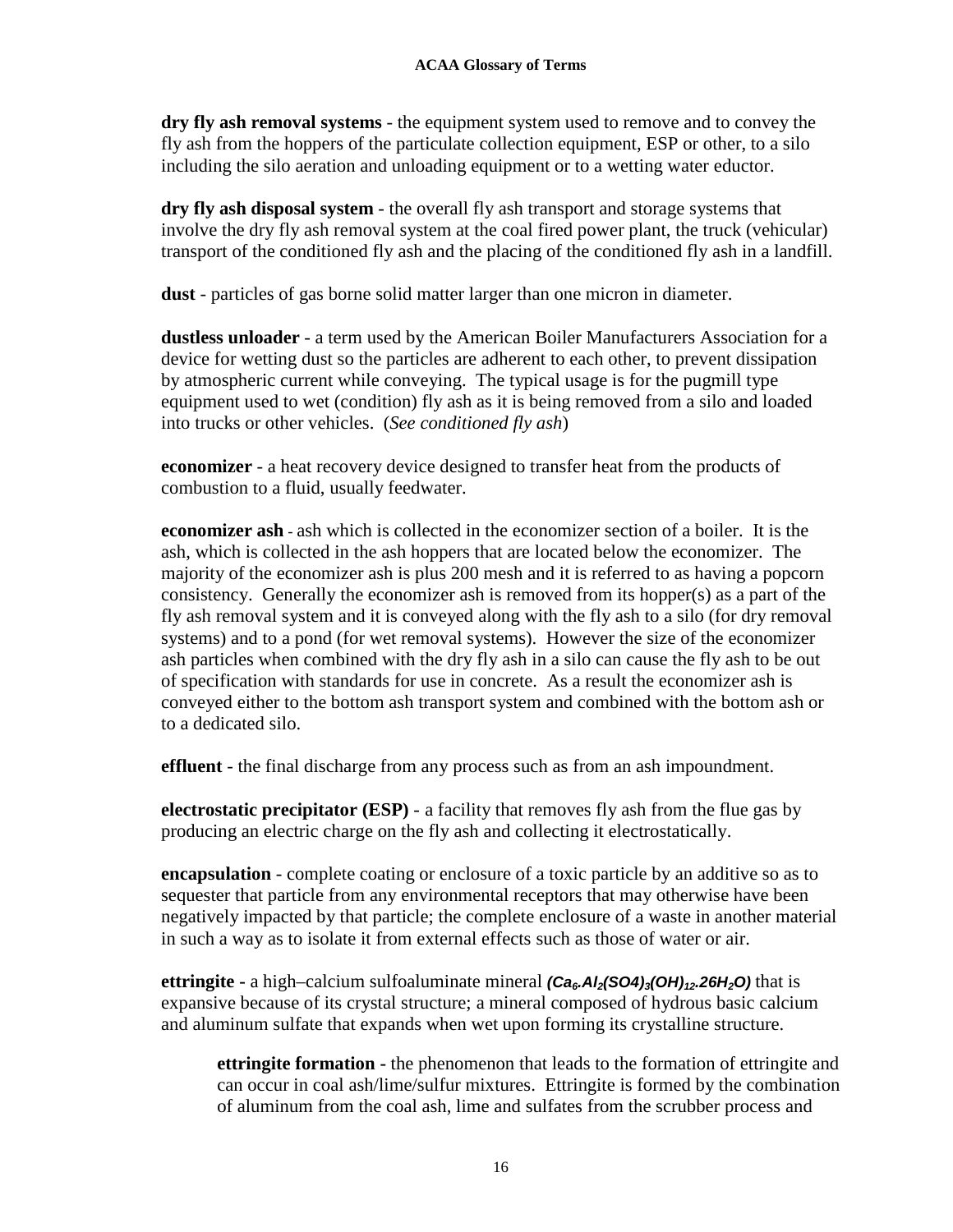#### **ACAA Glossary of Terms**

water. These four substances are required for ettringite to form. Swelling problems due to etrringite formation have occurred with coal ash that contains scrubber or FBC residue. Swelling problems rarely occur with coal ash that does not contain scrubber or FBC residue.

**exothermic** - a process or chemical reaction which is accompanied by the evolution of heat, for example combustion reactions.

**ex situ** - a Latin term meaning off-location. (Example: ex situ oxidation (Wet FGD Scrubbers))

**facility** - all contiguous land, and structures, other appurtenances and improvements on the land used for treating, storing, or disposing of wastes. The US EPA defines a facility for the purposes of TRI reporting as – " all buildings, equipment, structures and other stationary items which are located on a single site or contiguous or adjacent sites and which are owned or operated by the same person (or any persons which controls, is controlled by, or under control with such person)".

**filler** - a substance added to a system or product to increase bulk, weight, viscosity, opacity, or strength and often used to reduce cost. CCPs are used as fillers in many applications, for example in solidification/stabilization of wastes; in concrete, flowable fills/controlled low strength materials. Also fly ash in particular is being used as a mineral filler.

**final closure** - the measures which are specified by the permitting agency of a waste management facility and implemented by the owner of the facility to render a part of or the entire facility environmentally innocuous when it is no longer used to accept waste for treatment, storage or disposal.

**final cover** - cover material that is applied upon closure of a landfill or surface impoundment.

**financial assurance** - demonstration by an owner of a waste management facility to the permitting governmental agency of financial assets to guarantee closure and post closure care.

**fineness** - the percentage by weight of a standard sample of a pulverized material which passes through a standard screen of specific mesh when subjected to a prescribed sampling and screeing procedures. It is an important quality factor for the use of fly ash in concrete. The fineness of a particular fly ash is related to the operating condition of the coal crushers and the grindability of the coal itself. It is a measure of the percent retained on the number 325 sieve. A coarser gradation can result in a less reactive fly ash.

**fixated CCPs** - CCPs that are blended with a cementitious binder to induce or enhance a pozzolanic reaction.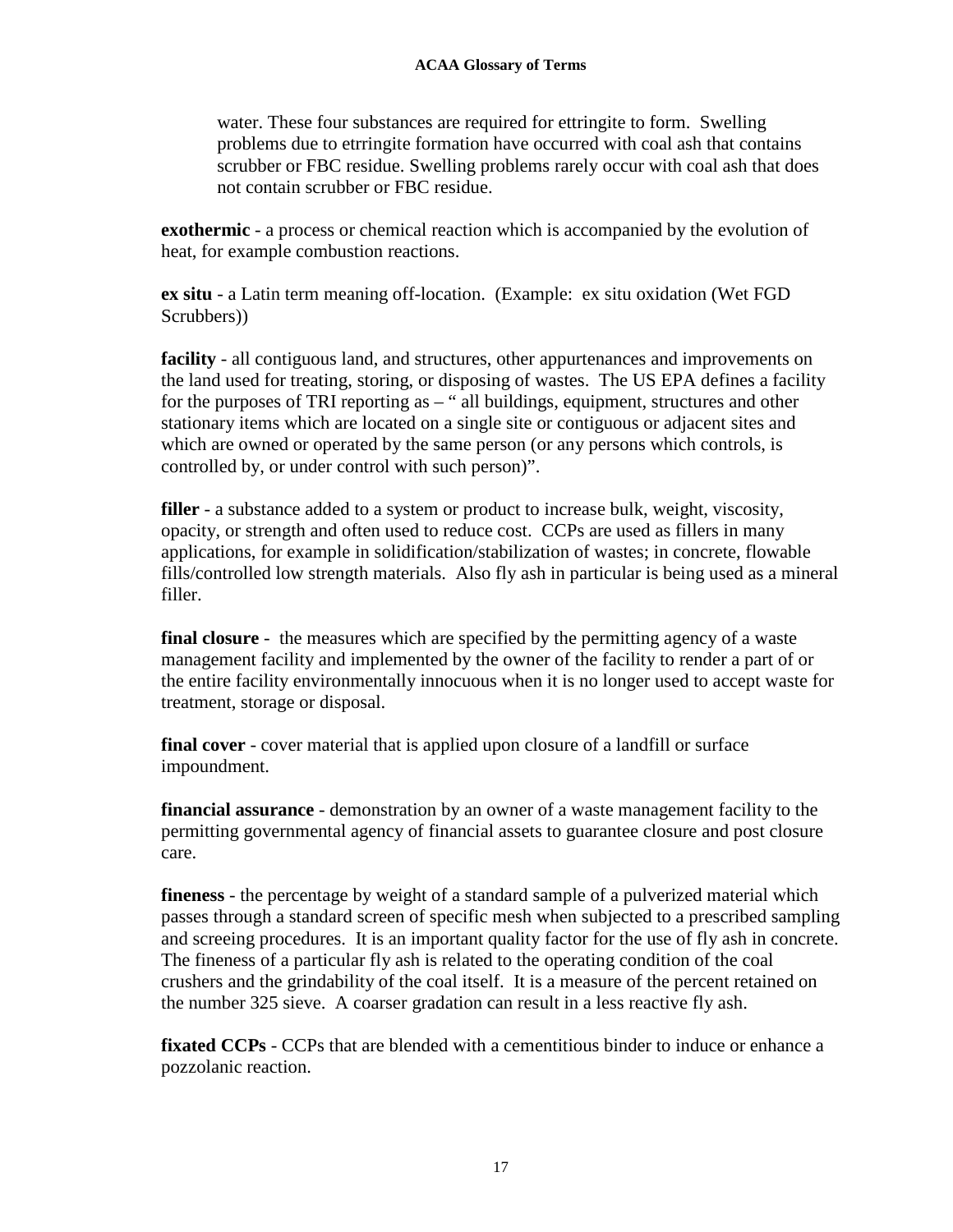**fixation** - a physical immobilizing of particulates achieved by the development of chemical cementation bonds. This term is used by the US EPA to mean either solidification or stabilization.

**fixed carbon** - the part of the carbon that remains behind when coal is heated in a closed vessel until all of the volatile matter is driven off.

**flowable fill** - a material that flows like a liquid, is self-leveling, requires no compaction or vibration to achieve maximum density, hardens to a predetermined strength and is sometimes a controlled low strength material (CLSM). Coal Combustion Products (CCPs) are used in manufacturing flowable fills. The proportion of the CCPs in the flowable fill mixture can be 100% for an all ash flowable fill that consists of a combination of a Class C (high lime) fly ash and a Class F fly ash and water. It can be a major portion of a mixture that consists primarily of fly ash or fly ash and bottom ash and a small amount of cement or cement and lime. Also it may consist of only a high lime Class C fly ash (derived from the burning of Powder River Basin sub-bituminous coal) and sand with no addition of cement. The term flowable fill also applies to Fixated FGD material that is enhanced with added lime or cement and that is used in underground mine filling applications.

**flue gas conditioning** - the process of adding chemicals such as sulfur trioxide or ammonia to the flue gas in order to improve the performance of the electrostatic precipitator (ESP) or reduce the opacity of the emissions from the stack.

**flue gas desulfurization (FGD)** - removal of gaseous sulfur dioxide from boiler exhaust gas. Primary types of FGD processes are wet scrubbers, dry scrubbers, and sorbent injection. Sorbents include lime, limestone, sodium-based compounds, and high-calcium coal fly ash

> **dry FGD** - an FGD system in which calcium or sodium based sorbents, usually hydrated lime are introduced to the flue gas. Dry FGD systems use less water than wet systems, usually remove fly ash and sulfur dioxide simultaneously and generate a dry byproduct. Spray dryer systems are the most common design. In a spray dryer, slaked lime slurry is sprayed into the flue gas and the resulting byproduct, dried by the heat of the flue gas is collected in a particulate control device with the fly ash. Other dry systems inject dry sodium sorbent directly into the boiler exhaust duct. The byproduct of a dry FGD system is referred to by various names that include dry FGD ash, dry FGD material, dry scrubber material.

**dry sodium injection** - (*See dry FGD*)

**ex situ oxidation (wet FGD)** - forced oxidation that occurs outside of the scrubber and used to produce FGD gypsum.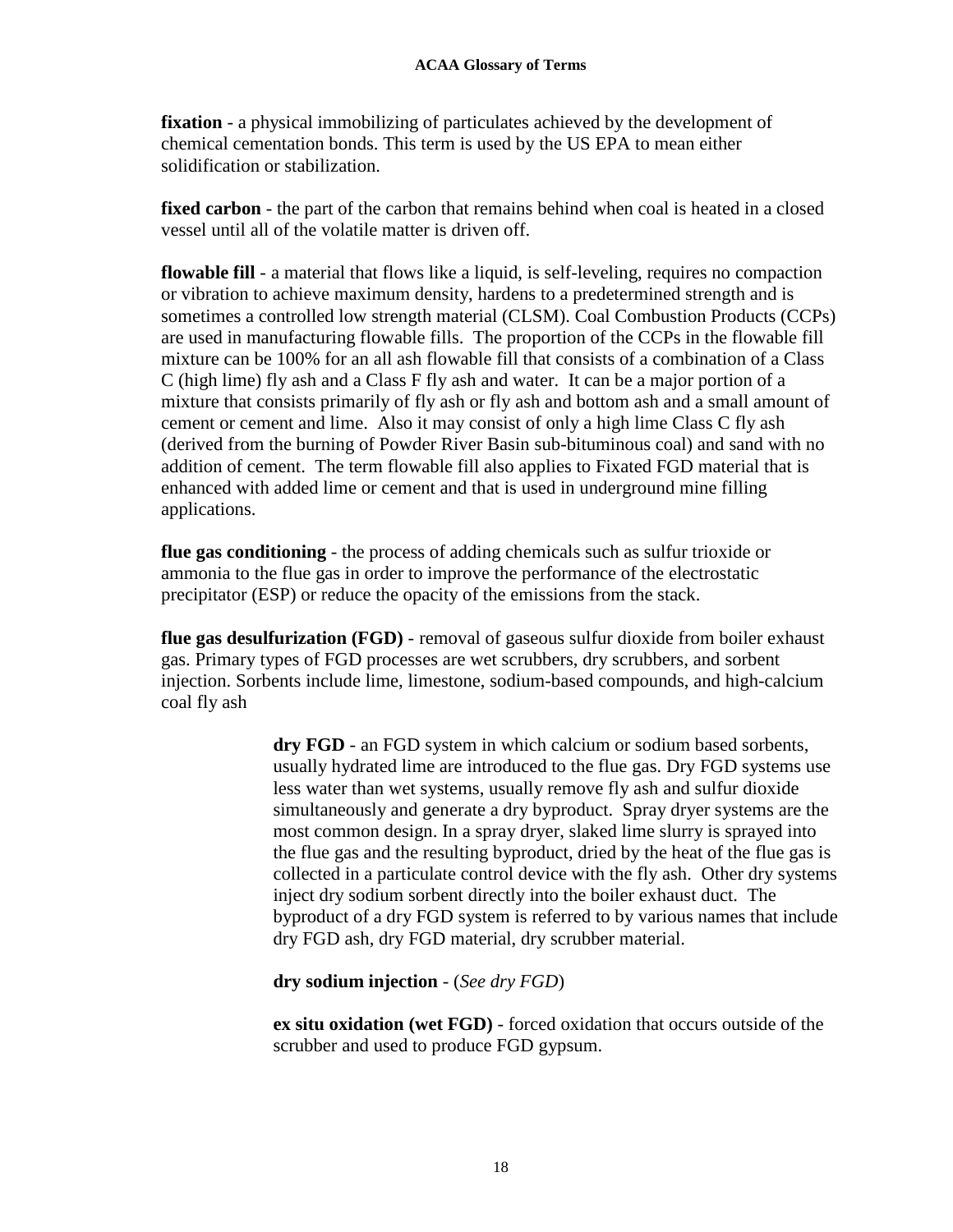**forced oxidation** *-* a process employed to supply additional air in wet FGD systems, resulting in a predominantly calcium sulfate dihydrate (gypsum) byproduct with improved storage characteristics as well as greater commercial potential.

**in situ oxidation (wet FGD)** - a process in which both  $SO_2$  absorption and oxidation are carried out within the scrubber.

**spray dryer** *-* a type of dry FGD system. (*See dry FGD*)

wet FGD - an FGD system which uses a wet scrubber to introduce an aqueous solution of either slaked lime (calcium hydroxide) or limestone (principally calcium carbonate) into the flue gas in a spray tower. The sorbent reacts with or oxidizes the sulfur dioxide in the flue gas and coverts it to a byproduct that is referred to as scrubber sludge, scrubber material, wet FGD material.

**scrubber** - any of several forms of chemical/physical devices that remove sulfur compounds formed during coal combustion and especially from coal fired power plants. (*See wet FGD and wet scrubbers*)

**FGD material** – a product of an FGD process typically using a high-calcium sorbent such as lime or limestone. Sodium-based sorbent and high-calcium coal fly ashes are also used in some systems. The physical nature of these materials varies from a wet thixotropic sludge to a dry powdered material depending on the process. The wet thixotropic sludge is usually from a lime-based reagent wet scrubbing process and is predominantly calcium sulfite. It is the end product of dewatering equipment such as vacuum filters or centrifuges, although it can be the end product of a sedimentation pond. This dewatered end product is usually stabilized by mixing with lime and fly ash or other materials for disposal in landfills. (There are systems where the end product is not dewatered but is highly concentrated in solids as the underflow from a thickener - it is then mixed with fly ash and another material and pumped to a surface impoundment for disposal). The wet product from limestone based reagent wet scrubbing processes is predominantly calcium sulfate which is gypsum. This material readily dewaters and there are systems in use where the slurry is transported to a pond and construction equipment is used to excavate and stockpile the gypsum. The production of commercial grade FGD gypsum used for wallboard manufacturing usually requires forced oxidation in the scrubbers or external to the scrubbers and dewatering by filtration equipment such as vacuum filters or centrifuges and sedimentation ponds. The dry material from dry scrubbers that is captured in a baghouse along with fly ash consists of a mixture of sulfites and sulfates in addition to fly ash. This powdered material is referred to as dry FGD ash, dry FGD Material, lime spray dryer ash, lime spray dryer, or lime spray dryer residue.

**dry FGD ash –** (*See dry FGD material*)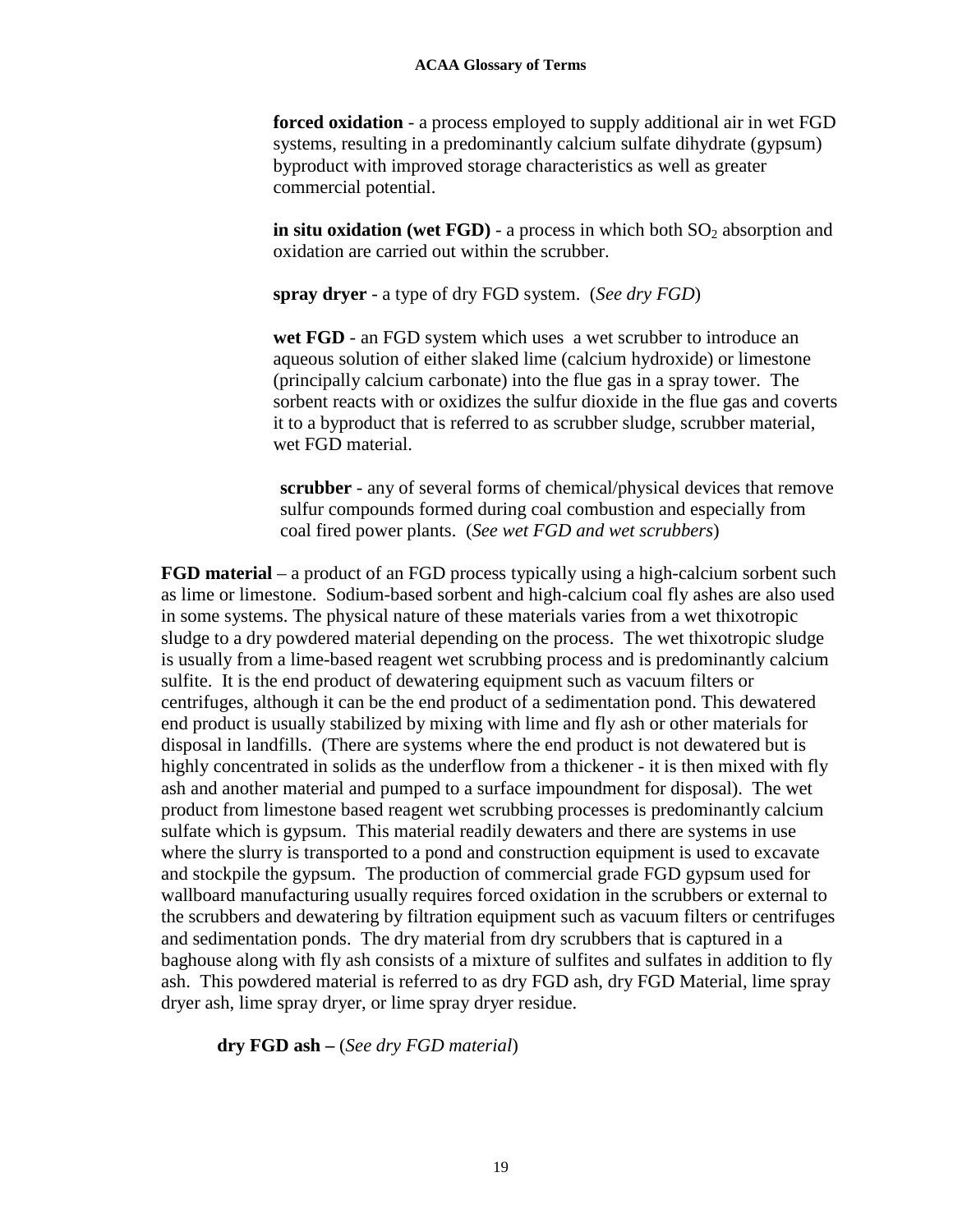**dry FGD material** – the product that is produced from dry FGD systems and consists primarily of calcium sulfite, fly ash, portlandite  $(Ca(OH<sub>2</sub>))$ , and/or calcite. Lime based sorbent systems dry FGD material main constituents are calcium sulfite and dry fly ash, along with minor quantities of calcium sulfate. Sodium based sorbent systems main constituents are sodium sulfite and dry fly ash along with minor quantities of sodium sulfate. Dry FGD material is being used in construction, engineering and agricultural applications; however most of the material is stored in landfills.

**FGD byproducts,** - the term for the byproducts from wet and dry FGD systems. (*See Wet and Dry FGD byproducts*)

**FGD gypsum** – gypsum formed from an oxidizing and calcium-based flue gas desulfurization process. Also a precipitated gypsum formed through the neutralization of sulfuric acid in flue gas desulfurization processes at coal fired power plants. This gypsum can vary in purity, which is defined as the percentage of CaSO4∙2H2O and generally is over 94 % for use in wallboard manufacturing. The less pure gypsum can be stockpiled (gypsum stacking), placed in ponds or captive landfills or utilized in Agriculture or construction. The nearly pure or pure FGD Gypsum is utilized beneficially. The pure FGD Gypsum is manufactured to meet the specifications of wallboard manufacturing companies and is used for wallboard manufacturing, for cement production and as plasters. Large quantities of FGD Gypsum are produced and utilized. See gypsum and synthetic gypsum.

**FGD material dry scrubbers -** the dry powdered material from dry scrubbers that is collected in a baghouse along with fly ash and consists of a mixture of sulfites, sulfates, and fly ash. (*See dry FGD ash*)

**FGD products** - another term for the byproducts from wet and dry FGD systems.

**FGD sludge** - another name for scrubber sludge, wet FGD material or filter cake. (*See wet FGD material*)

**filter cake** - the material produced by filtering equipment such as vacuum filters for dewatering wet FGD material. (*See wet FGD material*)

**fixated FGD material -** a designed mixture of dewatered FGD sludge that is primarily calcium sulfite with either a high lime (class C) fly ash, or a low lime fly ash (Class F ), combined with a cementitious material (such as cement kiln dust, lime kiln dust or FBC ash). FGD sludge is also known as scrubber sludge, scrubber material, FGD solids, filter cake or centrifuge cake. The designed mixture is produced in a mixing facility that is sometimes referred to as a Sludge Treatment Plant (STP), transported by a belt conveyor to an area where it is stockpiled for a number of hours or days to undergo an initial chemical set. The stockpiled material is then excavated, loaded unto trucks or other earthmoving equipment for placement as a fill in beneficial use applications or for placement in a Landfill for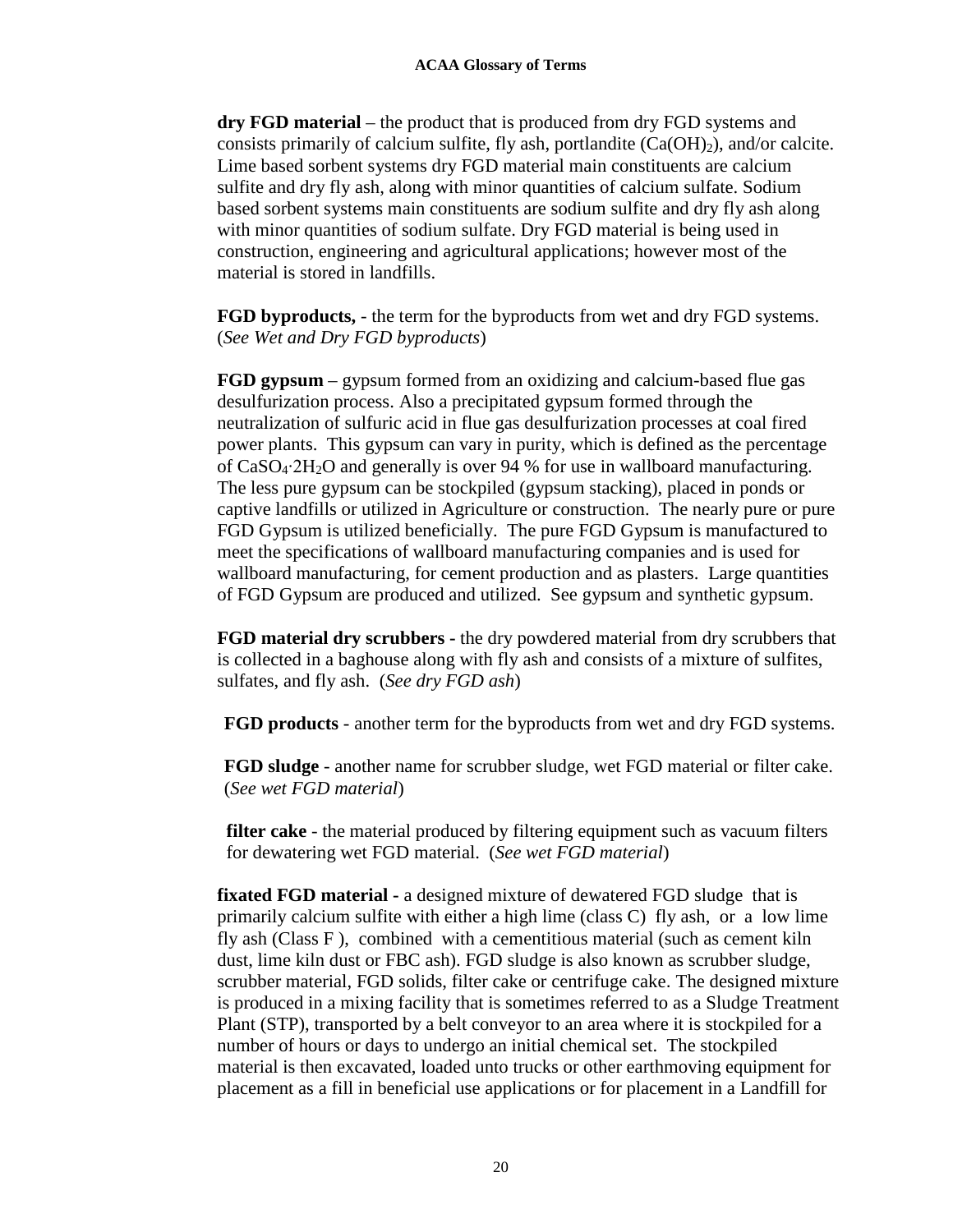storage or disposal where it undergoes a further chemical set. After placement, the fixated material forms a stable, monolithic mass of low permeability.

**fixated scrubber sludge***, -* another name for fixated FGD material.

**lime spray dryer ash -** the residue from a spray dryer FGD system. The resulting byproduct is dried by the heat of the flue gas and it is collected in a particulate control device with the fly ash. **(***See dry FGD material*)

**lime spray dryer residue -** another name for lime spray dryer ash.

**wet FGD material** *-* the byproduct of wet FGD processes or systems. It is composed primarily of water, calcium sulfite/sulfate solids and small quantities of fly ash. It has the consistency of a sludge when allowed to settle in a pond or when the water is removed by filtering equipment such as vacuum filters. It is commonly referred to as scrubber sludge. Depending on the composition of the injected lime or limestone, some byproducts will also contain magnesium sulfite and/ or sulfate and possibly traces of barium sulfite or boron in sulfate addition to some trace metals.

**scrubber sludge** - another name for wet FGD material. *(See wet FGD material*)

**stabilized FGD material -** another name for fixated FGD material. (*See fixated FGD material*)

**fixated FGD material pad area** - the engineered area that receives the fixated FGD material from the processing facility (Sludge Treatment Plant) where the filter cake is mixed with fly ash and lime or other material, via a belt conveyor and radial stacker. The material is stockpiled on this pad and allowed to cure (hours or days). The cured material is then excavated, loaded unto trucks or other transportation equipment for beneficial use or disposal.

**fluidized-bed combustion (FBC) boiler** - a type of coal boiler which accomplishes coal combustion by mixing the coal with a sorbent such as limestone or other bed material. The fuel and bed material mixture is fluidized during the combustion process to allow complete combustion and removal of sulfur gases. Atmospheric FBC (AFBC) systems may be bubbling (BFBC) or circulating (CFBC). Pressurized FBC (PFBC) is an emerging coal combustion technology.

**fluidized bed combustion (FBC) ash** *–* the fly ash and bed ash produced by an FBC boiler*.* FBC fly ash is collected in the flue of an FBC boiler using a baghouse filter or electrostatic precipitator. FBC bed ash is the residue that is removed from the bottom of the FBC boiler. Some FBC fly ashes exhibit self-hardening properties in the presence of moisture.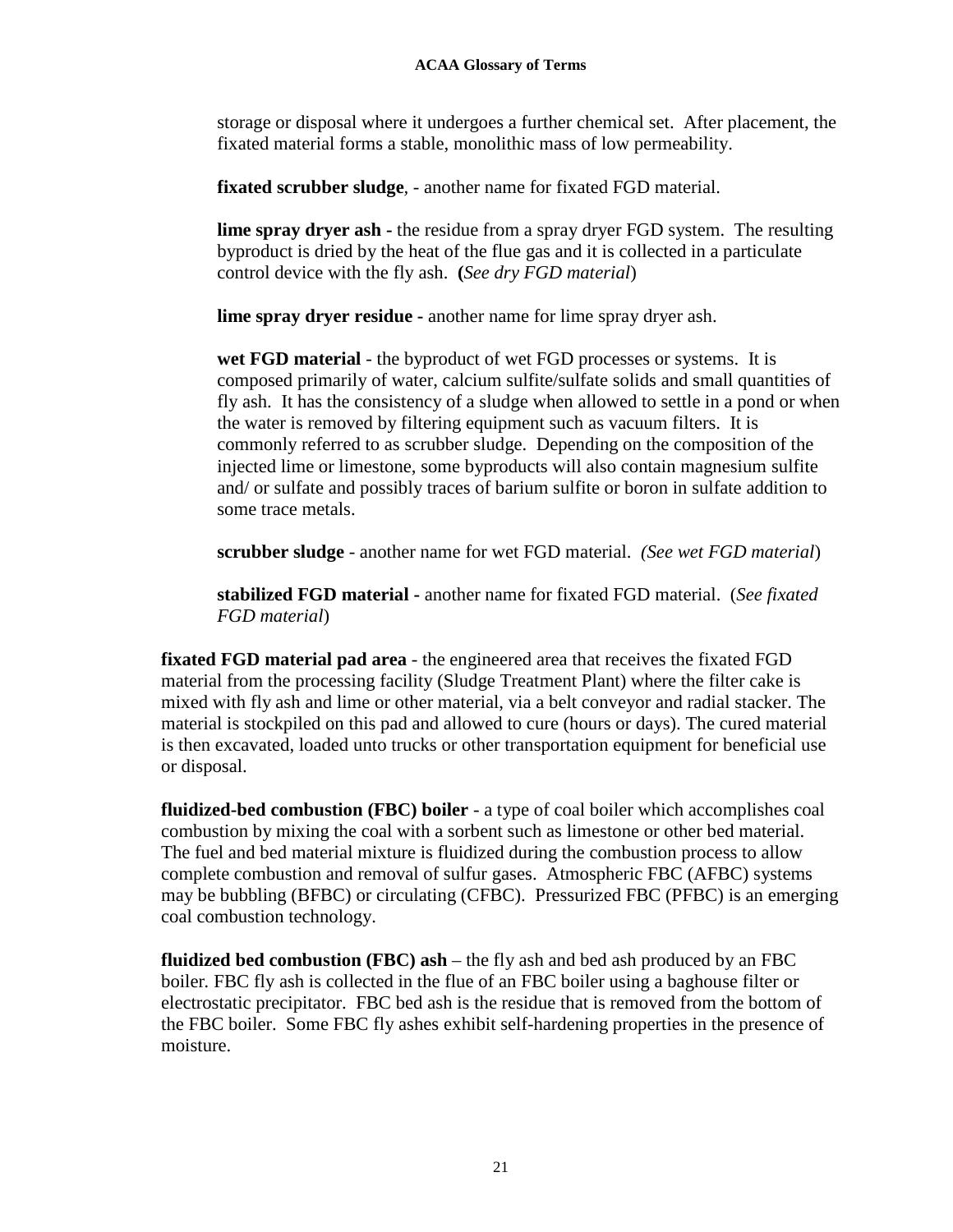**fluidized-bed combustion (FBC) bed ash** – the spent bed material that is produced by an FBC boiler. The bed ash is usually collected separately and can be considered as being equivalent to bottom ash in dry bottom or wet-bottom wall-fired furnace.

**fluidized bed combustion (FBC) materials** - the unburned coal, ash, and spent bed material produced by an FBC boiler. The bed ash is usually collected separately and can be considered as being equivalent to bottom ash in dry bottom or wet-bottom wall-fired furnace*.*

**fluidized-bed combustion (FBC) products -** the unburned coal, ash, spent bed material, and unreacted sorbent produced by an FBC boiler.

**fluidizing** - the causing of a mass of finely divided solid particles to assume some of the properties of a fluid, as aeration. (Example: the fly ash in a silo is usually fluidized to facilitate its flow and allow for the loadout of the ash from the silo.)

**fly ash** - coal ash that exits a combustion chamber in the flue gas and is captured by air pollution control equipment such as Electrostatic Precipitators, Baghouses, and wet scrubbers. Fly ash is typically a pozzolan. Some fly ashes also exhibit self-hardening properties in the presence of moisture. (*See coal fly ash*)

**fly ash–high lime** - fly ash resulting from the combustion of sub-bituminous and some lignite coal that contains a significantly higher percentage of calcium compounds than the fly ash resulting from the combustion of bituminous coal; its chemistry would make it fall under, but may not conform with, the ASTM C 618 classification of a Class C fly ash; it may contain in excess of 20% CaO.

**fly ash–low lime** – fly ash resulting from the combustion of anthracite or bituminous coal and it is relatively low in lime (less than 2%); its chemistry would make it fall under, but may not conform with , the ASTM C 618 classification of a Class F fly ash. This fly ash does have pozzolanic characteristics.

**fly ash-lime content** – the total calcium content of fly ash including reactive and nonreactive calcium species expressed as calcium oxide (CaO).

**forced oxidation** - a process employed to supply additional air in wet FGD systems, resulting in the production of gypsum.

**fossil fuel combustion wastes (FFCWs)** - a collective term utilized by the EPA for materials or residues produced from the combustion of coal or the cleaning of stack gasses. (*See coal combustion wastes (CCWs), coal combustion byproducts (CCBs)*)

**free lime**, reactive lime and hydroxide species available to react with a pozzolan to form a cementitious product, usually expressed as a percentage by total weight of the product.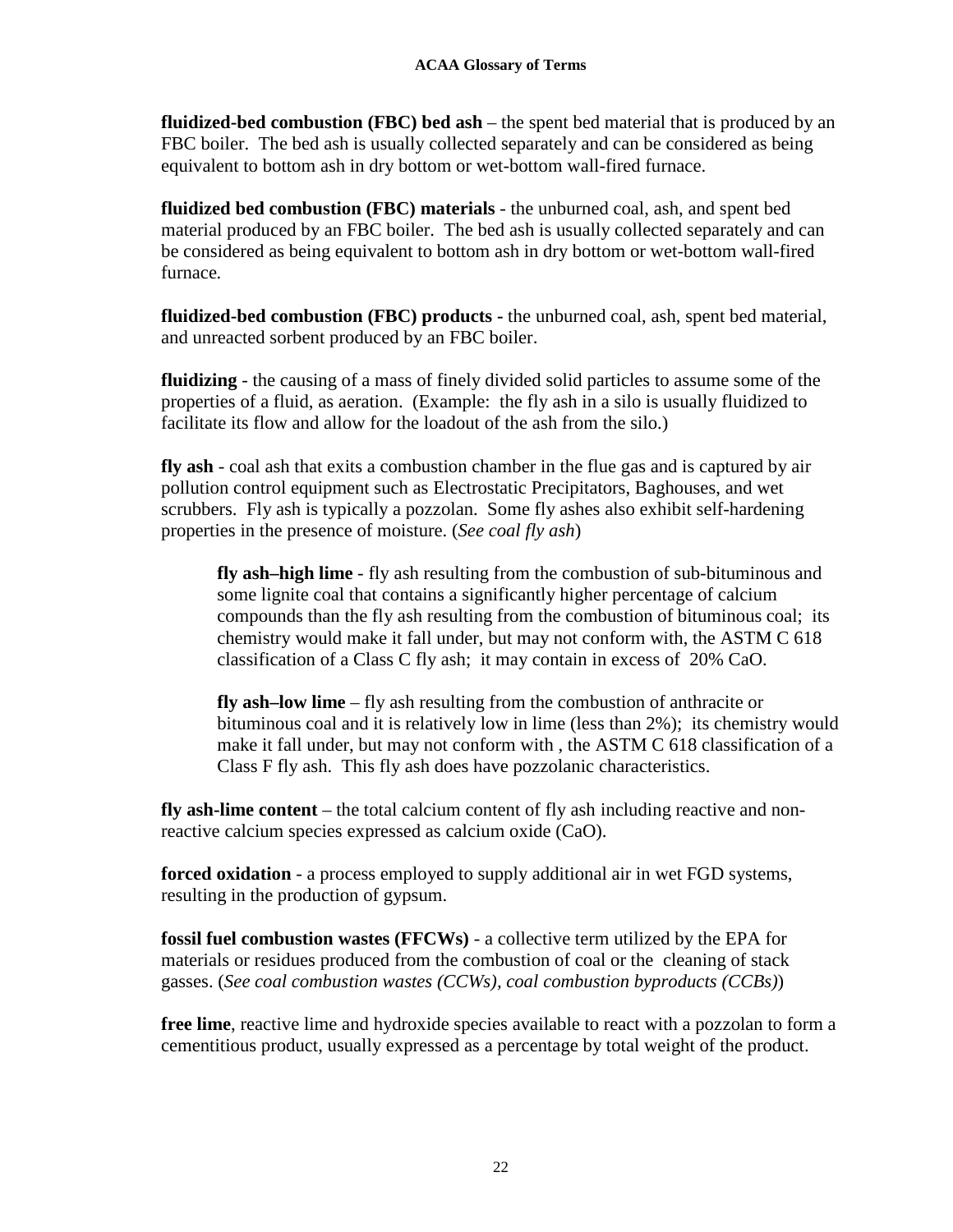**friable -** easily crumbled or pulverized. (Example: some coal bottom ashes are reported to be friable)

**fuel switching -** a pre-combustion process whereby a low-sulfur coal is used in place of a higher sulfur coal in a power plant to reduce sulfur dioxide emissions.

**fugitive emissions** - emissions other than those from stacks or vents. (Example: dust emissions from unpaved roads, from the surfaces of landfills, etc.)

**gasification -** the conversion of coal to a combustible gas, volatiles, char, and ash/slag; any of various processes by which coal is turned into low, medium, or high Btu gases. Byproducts from gasification systems vary widely. Gasification is a clean coal technology.

**grab sample** - a single sample of material or liquid taken at neither set time nor rate.

**ground granulated blast furnace slag (GGBFS)** - the granular material formed when molten iron blast furnace slag is rapidly chilled (quenched) by immersion in water. It is a granular product with very limited crystal formation, is highly cementitious in nature and , ground to cement fineness, hydrates like Portland cement. GGBFS use as a mineral admixture in concrete and water is covered by ASTM C 989-82 and AASHTO M302.

**Portland blast furnace slag cement** - the blended cement that is made by intergrinding blast furnace slag with cement clinker.

**ground water** - that part of the subsurface water that is in the saturated zone; water directly below the earth's surface that is in the saturation zone.

**grout** - a mixture of cementitious material and water, with or without aggregate, sometimes incorporating CCPs*,* proportioned to produce a pourable consistency without segregation of the constituents. It is used for filling voids and spaces. Grouts can be considered as a controlled low strength material (CLSM) as defined by ACI 229 R when the compressive strength is less than 1200 psi. Grouts are referred to by various names depending on the mix design and constituents of the mixture that includes but is not limited to high strength grout, fluid grout, stiff grout, production grout, barrier grout, sand grout, FGD grout, ash grout, low strength grout etc. Mix designs are formulated to meet specific design considerations and are referred to by various names**.**

**gypsum** - name for calcium sulfate dihydrate  $(CaSO_4 \cdot 2H_2O)$ ; the common name for the mineral consisting primarily of fully hydrated calcium sulfate, CaSO4∙2H2O or calcium sulfate dihydrate. Gypsum occurs naturally in many areas, and is produced by some wet Flue Gas Desulfurization (FGD) processes. (*See FGD gypsum and Synthetic gypsum*)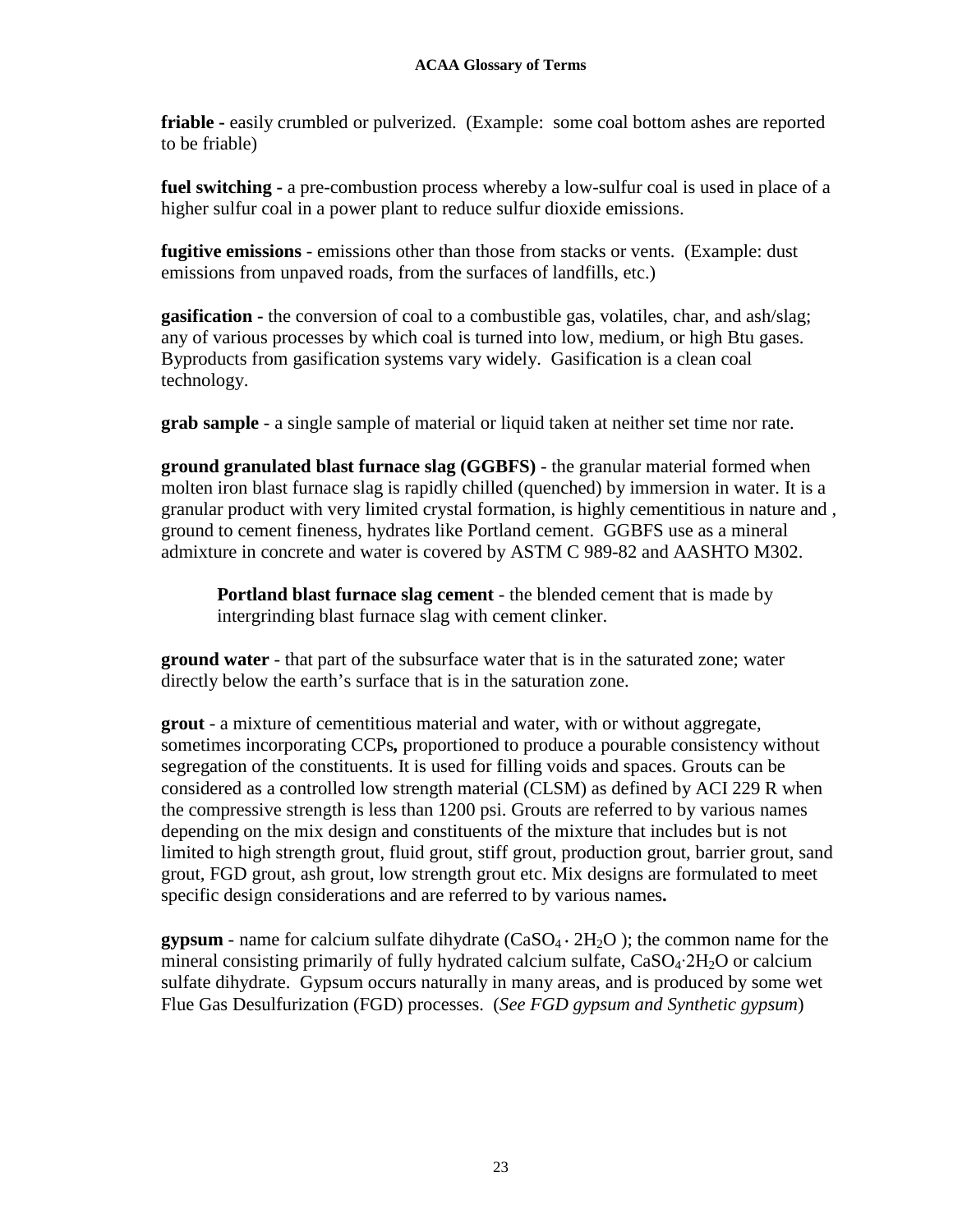**gypsum stacking** - the method used in the phosphate fertilizer industry and applied to the power industry for stacking the wet FGD byproduct (material) that is predominantly calcium sulfate (gypsum). It involves placement of the FGD byproduct slurry in an impoundment and stacking of the reclaimed settled solid in two operations. The primary operation accepts the FGD byproduct slurry directly from the scrubber in a diked or bermed ponding area (settling ponds). These settling ponds provide for primary settling of the FGD solids. The effluent from the ponds are decanted from the pond and either recycled back to the scrubber operation or sent to treatment and discharge. The solids that are settled in the primary/ponding operation are periodically excavated and placed into piles or stacks typically adjoining the ponds to minimize the distance for transporting the dewatered material. Draining/excavating and stacking/drying operations alternate between diked areas to enable continuous storage and excavated material is used to raise dikes and to increase the site capacity.

**heat of hydration** - heat evolved by chemical reactions with water such as that evolved during the setting and hardening of Portland cement, Class C fly ash, dry FGD material, quicklime with or without pozzolans.

**high volume waste** - a regulatory term for fly ash, bottom ash, boiler slag and flue gas desulfurization wastes.

**highwall** – the unexcavated face of exposed overburden and coal in a surface mine or in a face or bank on the uphill side of a contour mine excavation.

**hygroscopic** - the term describing a compound that can absorb water vapor from the atmosphere, for example some high lime fly ashes when stored in buildings will absorb moisture in the air.

**impoundment** - the restraint of a flowable material such as a slurry or sludge behind a structural barrier, such as a dam, dike etc. (*See ash pond*)

**in situ -** a Latin term meaning in place.

**landfill** - a disposal facility where waste is placed in or on land; a facility where "dry" (actually moistened) coal combustion or flue gas cleaning byproducts (CCBs) are placed for disposal in or on land. CCBs are transported to this facility directly from the coal-fired plant after they are produced or after they are dredged from storage impoundments that are used as interim facilities. The disposed CCBs remain in the landfill after closure. Also these CCBs are dry (moistened) and have the consistency of soil. As a result dikes are not required to provide stability. Most large landfills are divided into sections or cells and the CCBs are placed in layers that are referred to as lifts that can vary in thickness. Typically captive CCBs landfills are designed and permitted to receive only CCBs and are classified as mono-fills.

**leachate** - the liquid including any suspended components in the liquid that has percolated through or drained from a pile or cell of solid materials; the liquid stream which issues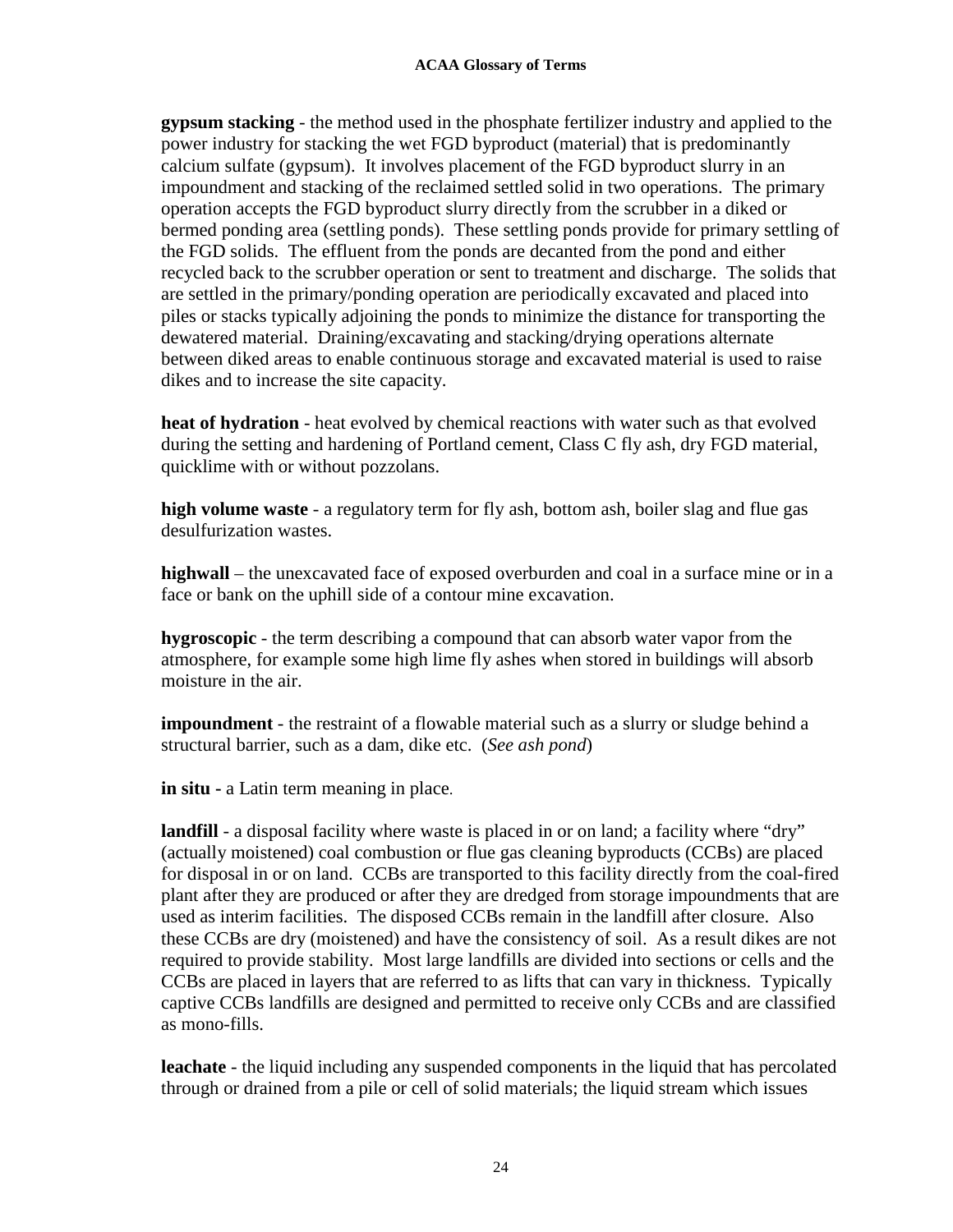from a pile (stockpile of ash, coal, etc) or cell of solid materials (an ash landfill) and which contains water, dissolved solid and decomposition products of the solids. Leachate may enter the groundwater and contaminate drinking water supplies.

**leaching** - the operation, natural or designed, of producing leachate.

**lift** - the construction/earth moving industry term for placing or spreading soil and other materials in layers in a fill; the depth of soil and other materials placed in an embankment or fill that can be compacted to the specified density with the available equipment.

### **light weight aggregate** – (*See aggregate*)

**lime** - calcium oxide (CaO); also loosely, a general term for the various chemical and physical forms of quicklime, hydrated lime and hydraulic hydrated lime.

**liner** - a structure of natural and/or manufactured products that serve as a barriers to minimize leachate from reaching or mixing with the groundwater.

**Loss on Ignition (LOI)** - the weight change of a material when it is heated under prescribed conditions; a measurement of unburned carbon (coal) remaining in fly ash and is perhaps the single most critical characteristic of fly ash when used in concrete. Higher carbon contents can result in significant air-entrainment problems and can adversely affect the performance of concrete incorporating the ash. The carbon level found in coal combustion products (primarily fly ash) is determined in accordance with ASTM D 3178, Instrumental Method.

**Low NO<sub>x</sub> Burners (LNB)** - a combustion technology for reducing the emissions of nitrogen oxides (NO and NO<sub>2</sub>, collectively referred to as  $NO_x$ ) from coal fired power plants. The principle of LNB involves decreasing the amount of air introduced into the primary combustion zone, thereby creating a fuel-rich, reducing environment and lowering the temperature both of which suppress  $NO<sub>x</sub>$  formation. The remaining air required for complete burnout of combustibles is added after the primary combustion zone, where the temperature is sufficiently low so that additional  $NO<sub>x</sub>$  formation is minimized.

**manufactured aggregates from CCPs** - a commercial product made by the intentional size-enlargement and hardening of fine-particulate coal combustion products (CCP) for use as a substitute for crushed stone, sand and gravel, and lightweight aggregate in the construction materials industry. The commercial products that use CCPs all have trade names.

**microspheres** - micrometer-sized fly ash particles that are formed from the fly ash when it is in the molten state. In this state, a spherical shape is formed because it minimizes surface tension. These ash particles have diameters near or less than about 5µm. Although they may contain gas bubbles, in which case they would be considered cenospheres, it is usually the case that microspheres are solid in form. Their bulk densities approach or are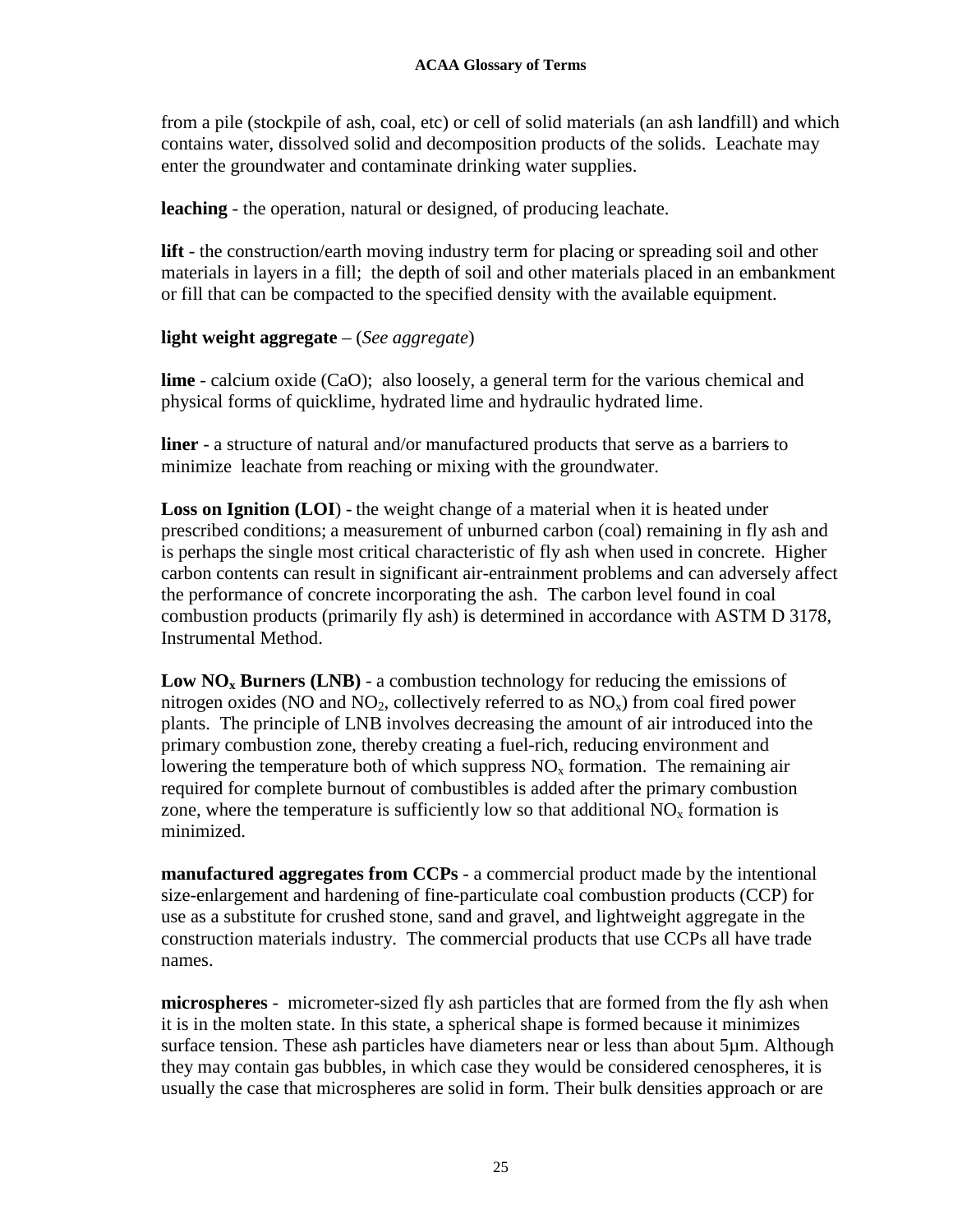equal to that of the pure compounds. Microspheres are recovered from fly ash by air classification and other techniques. Microspheres have a high intrinsic value and have many known applications. (*See cenospheres*)

**milligrams per liter (mg/l**) - essentially the same as parts per million when applied to water solutions whose specific gravity is 1.

**mill rejects** - the waste product from a pulverizer mill, which consists of coal, rocks and pyrites. The mill rejects are sometimes combined with the bottom ash. (*See pyrites*)

**mine subsidence** – the downward displacement of the natural land surface in response to the removal of underlying supporting material by mining.

**mono-fill** - a landfill that is composed of a single material. (Example: a fixated FGD material landfill or an ash landfill)

**national pollutant discharge elimination system (NPDES)** - the national program for issuing, modifying, revoking, and reissuing, terminating, monitoring and enforcing permits, and imposing and enforcing pretreatment requirements, under the Clean Air Act.

**naturally occurring radioactive (NORM)** - the trace quantities of naturally occurring radionuclides <sup>238</sup>U, <sup>232</sup>Th and <sup>40</sup>K as well as their associated decay chain products that are emitted from coal and as a result its ash. The US EPA considers coal ash to be a diffuse naturally occurring radioactive material – its most benign classification. The US Geological Survey (USGS) fact sheet FS – 163-97 states that "the vast majority of coal and the majority of fly ash are not significantly enriched in radioactive elements or in associated radioactivity, compared with common soils or rocks".

**new source performance standards (NSPS) -** uniform national US EPA air emission and water effluent standards which limit the amount of pollution allowed from new sources or from modified existing sources.

**non-point sources -** diffuse pollution sources (i.e., without a single point of origin or not introduced into a receiving stream from a specific outlet). The pollutants are generally carried off the land by storm water. Common non-point sources are agriculture, forestry, urban, mining, construction, dams, channels, land disposal, saltwater intrusion, and city streets.

**non-self-cementing fly ash -** a coal combustion product resulting from the combustion of anthracite or bituminous coal and some lignite coal in a boiler for the production of electricity or steam. This fly ash does have pozzolanic characteristics; it is usually relatively low in lime (less than 2%); its chemistry would make it fall under the ASTM C 618 classification of a Class F fly ash; generally it will not harden or gain strength over time following contact with water.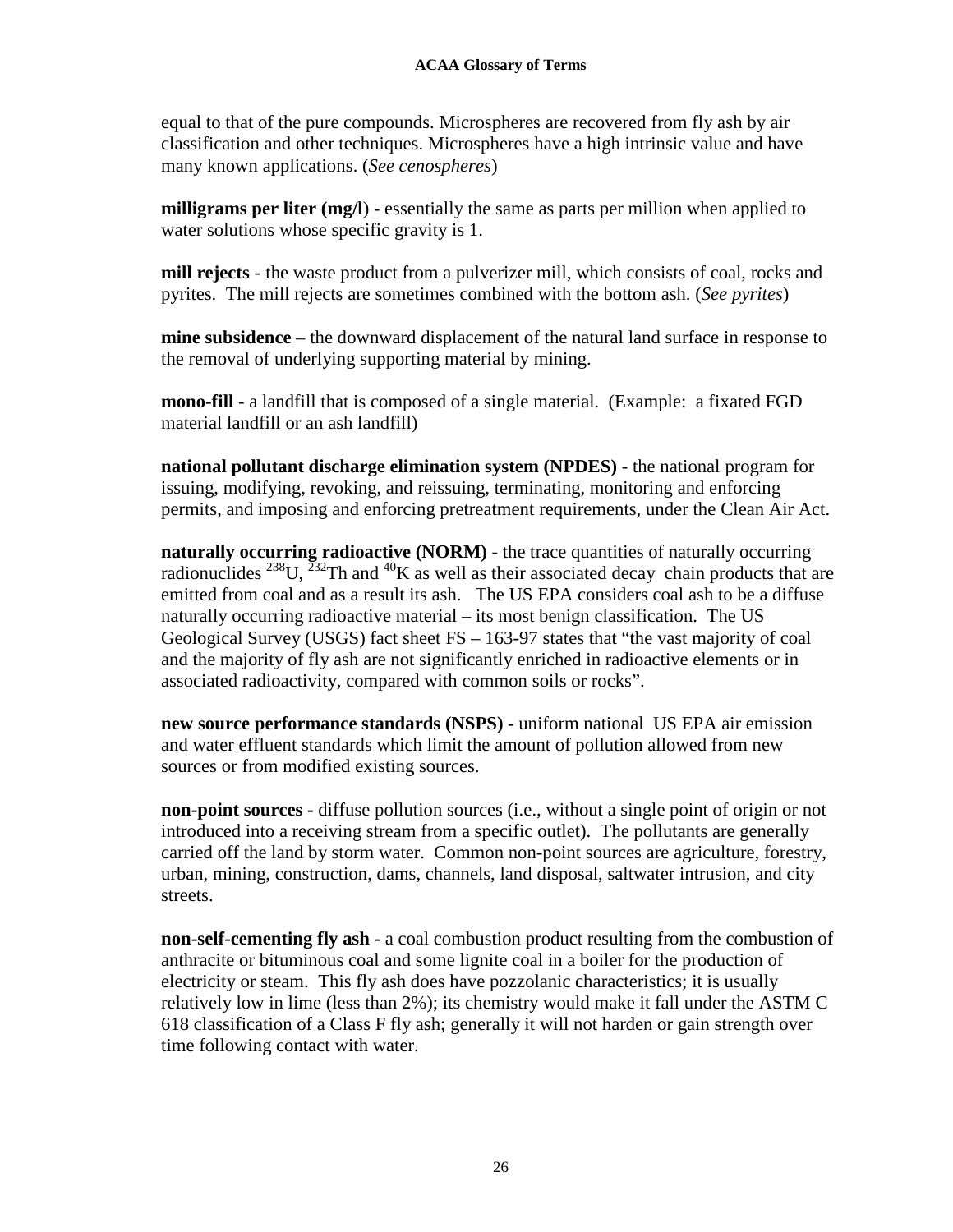**off-gases -** vapors and gases (including air) given off during a process. (Example: ammonia gas that is given off when ammoniated fly ash is mixed with cement and water)

**organic** - chemical compounds which contain carbon and hydrogen; chemicals associated with living entities.

**outfall** - the point at which a sewer, ash impoundment or drainage channel discharges to a river or other body of work. Also, the narrow part of a stream, lake, or other body of water where it drops away into a larger body.

**particle size** - this term refers in this context to the composition of the solid particles of the products from coal combustion or flue gas cleaning. The smaller the particle, the greater will be the exposed surface area of a given volume.

**particulate matter** - the solid and liquid matter of organic or inorganic composition that is suspended as the result of stack or fugitive emissions. The matter may be individual elements and/or compounds and may or may not be emitted along with gaseous contaminants.

**parts per billion (PPB)** - 1 x  $10^{-9}$  a proportion by weight measurement equivalent to one unit weight of analyte per billion unit weights of matrix. In water treatment terminology, one pound per one billion pounds of water.

**parts per million (PPM),**  $-1 \times 10^{-6}$  - a proportion by weight measurement equivalent to one unit weight of analyte per million unit weights of matrix. In water treatment terminology, one pound per one million pounds of water or one milligram per liter of water.

**permissible exposure limit (PEL)** - the workplace exposure limit established by Occupational Safety and Health Administration (OSHA) for each of 600 industrial chemicals.

**permits** - the official approval of and permission to proceed with an activity controlled by the permitting authority. Permits may be required from several government agencies for landfills and surface impoundments at coal fired power plants.

**permit to install (PTI)** - a permit that is issued by some states regarding the construction of CCBs storage and disposal or waster water facilities.

**petrographic analysis -** the determination of the structural, mineralogical and chemical character of coal, ash or slag.

**petrology** - the branch of geology that deals with rocks, in particular their formation and chemical and physical structure.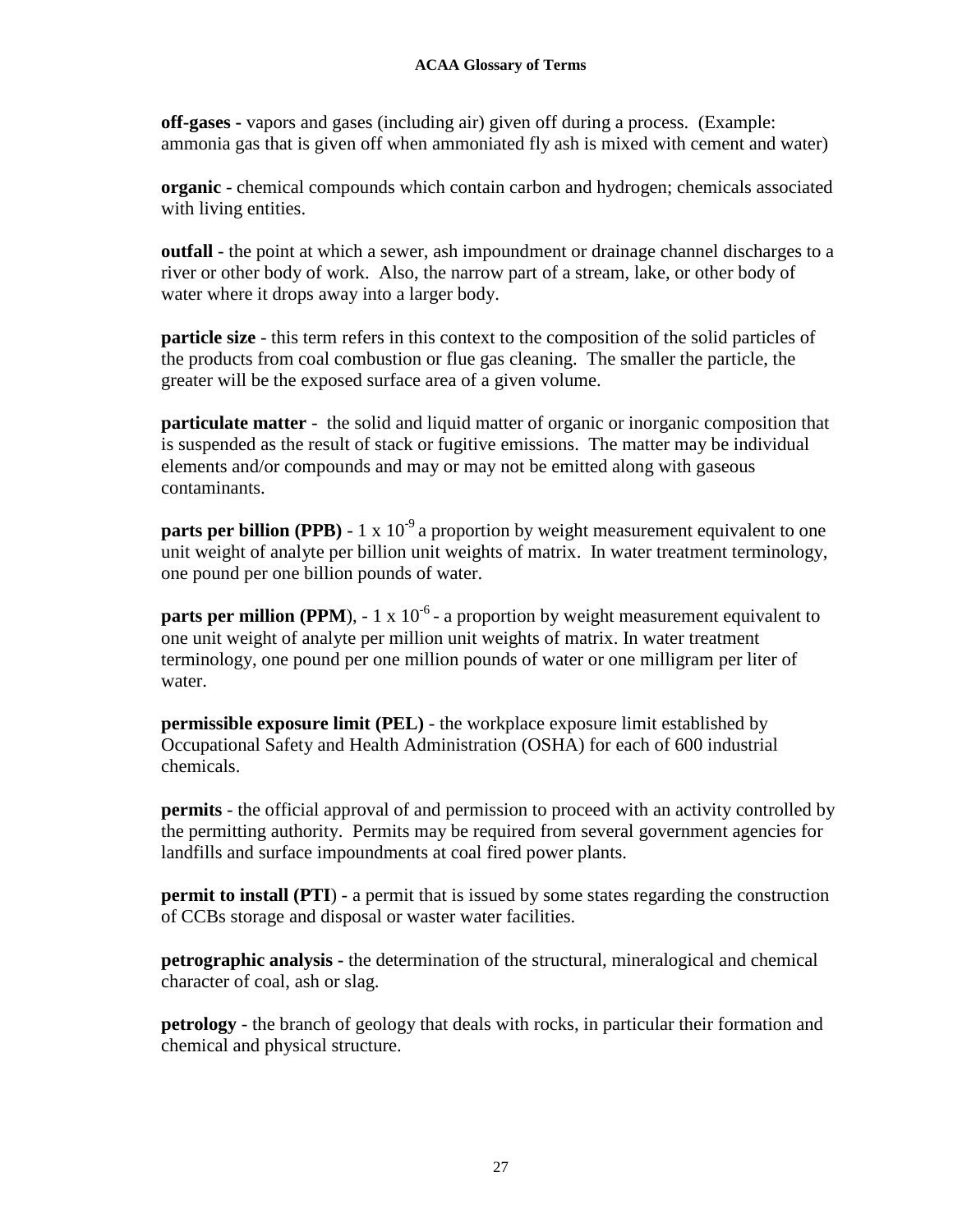**petroleum coke (pet-coke**) - the solid carbonaceous residues remaining in oil refining stills after the distillation process and sometimes used in combination with coal at some coal fired power plants. The fly ash from pet-coke/sub-bituminous coal blends where the percentage of pet-coke in the blend was less than 3 per cent by weight have been marketed for use in fly ash concrete. The carbon in the fly ash from the blend consisted primarily of unburned pet-coke.

**pH** - the logarithm of the reciprocal of the hydrogen ion activity in aqueous solutions. A measure of the strength or intensity of a water's acidity or alkalinity. Water with a pH of 7.0 is neutral. A pH less than 7.0 indicates an acidic water, while a pH greater than 7.0 indicates an alkaline water.

**pneumatic conveying** - the transportation of a powdered material which would include ash, through a conduit by air.

**point source** - a stationary location or fixed facility from which pollutants are discharged; any single identifiable source of pollution. (Example: a pipe from an ash pond)

**ponded ash** – ash that is in an ash pond or that has been excavated from an ash pond . The ash pond is usually prepared to facilitate excavation of the ash by removing the surface water and lowering the water table within the pond. The ash, if it is predominantly fly ash still retains moisture in excess of 30% unless construction practices of removing the ash in layers, and stockpiling the ash are followed. The ponded ash tends to be segregated by particle size in the pond with the coarser ash particles being located in the environs of the discharge of the ash transport pipeline(s) and the finer ash particles being located in the environs of the outfall from the pond. Also the ponded ash may contain other materials that are transported to the ash pond as a part of the wastewater sedimentation process for the particular coal fired power plant. The other materials could include coal fines from the coal pile runoff control system, solids from the cooling tower blowdown and wastewater collection systems.

**ponded bottom ash -** bottom ash that has been excavated from an ash pond.

**ponded fly ash** - fly ash that has been excavated from an ash pond.

**pozzolan** – primarily siliceous or siliceous and aluminous materials that will in finely divided form and in the presence of moisture, chemically react with calcium oxide at ordinary temperatures to form compounds possessing cementitious properties **pozzolanic activity -** the phenomenon of strength development that occurs when lime and certain aluminosilicates react at ambient temperatures in the presence of water.

**pozzolanic-activity index** - an index that measures pozzalinic activity based on the strength of cementitious mixtures containing hydraulic cement with and without the pozzolan, or containing the pozzolan with lime.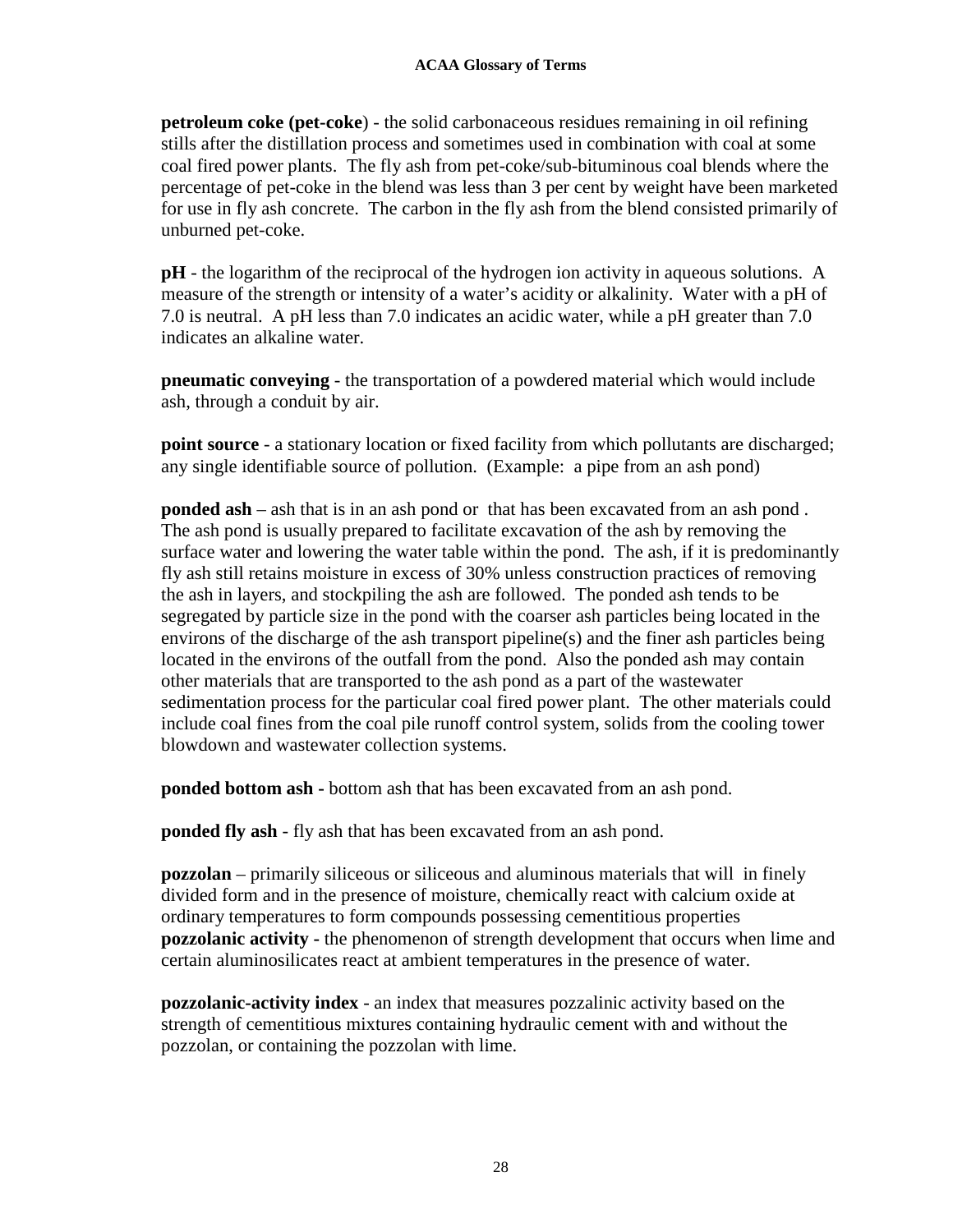**processed ash** - ash that has been put through a cleaning, sieving or other commercial manufacturing process to make the ash meet specifications for a particular beneficial use or to make a proprietary product that is marketed for niche or other applications. (Example: the fly ash produced from the commercial processes of removing carbon from fly ash in order to make it conform to ASTM C618)

**product -** any object possessing intrinsic value, capable of delivery either as an assembled whole or as a component part or parts and produced for introduction into trade or commerce.

**pugmill** - a mixer having a stationary cylindrical mixing compartment, with the axis of the cylinder horizontal, and one or more rotating horizontal shafts to which mixing blades or paddles are attached. Pugmill type equipment is used at coal-fired power plants for mixing fly ash and water, FGD cake/lime/fly ash or other to facilitate the handling of the CCBs without creating fugitive dusting and/or providing for stabilizing of FGD material in particular.

**pulverized coal (PC) combustion** - refers to any combustion process that uses very finely ground (pulverized) coal in the process. Pulverized coal combustion processes usually result in the production of bottom and fly ashes.

**pulverized fuel ash (PFA)** *-* another name for fly ash and used primarily in the United Kingdom.

**pulverizer** - a machine which reduces a solid fuel such as coal to a fineness suitable for burning in suspension.

**pyrite** - a common mineral that consists of iron disulfide with a pale brass-yellow color and metallic luster which is usually rejected by coal pulverizers at the coal fired power plant and discarded. The present usage in the electric generation industry is that it is the waste product from a pulverizer mill, which consists of coal, rocks and pyrites.

**pyrite** (Cont'd) **-** This mixture is now commonly referred to as "mill rejects". Generally there is a separate pyrites (mill rejects) collection and transport system. In some of the newer vintage power plants the pyrites are conveyed to a dedicated collection tank/dewatering bin or pond from where it is removed for final disposal or reuse. In many power plants the practice is to convey the pyrites to the bottom ash collection tank from where it is conveyed as a part of the bottom ash handling system to either a bottom ash-dewatering bin or to a pond for temporary storage. The bottom ash pyrites mixture is removed on a frequent basis (daily or less than a week) for the dewatering bin system and on an infrequent basis (monthly or yearly) for the pond. The levels of pyrites in the bottom ash or boiler slag can affect reuse because of the staining that occurs due to iron pyrites or because of the low pH in the leachate.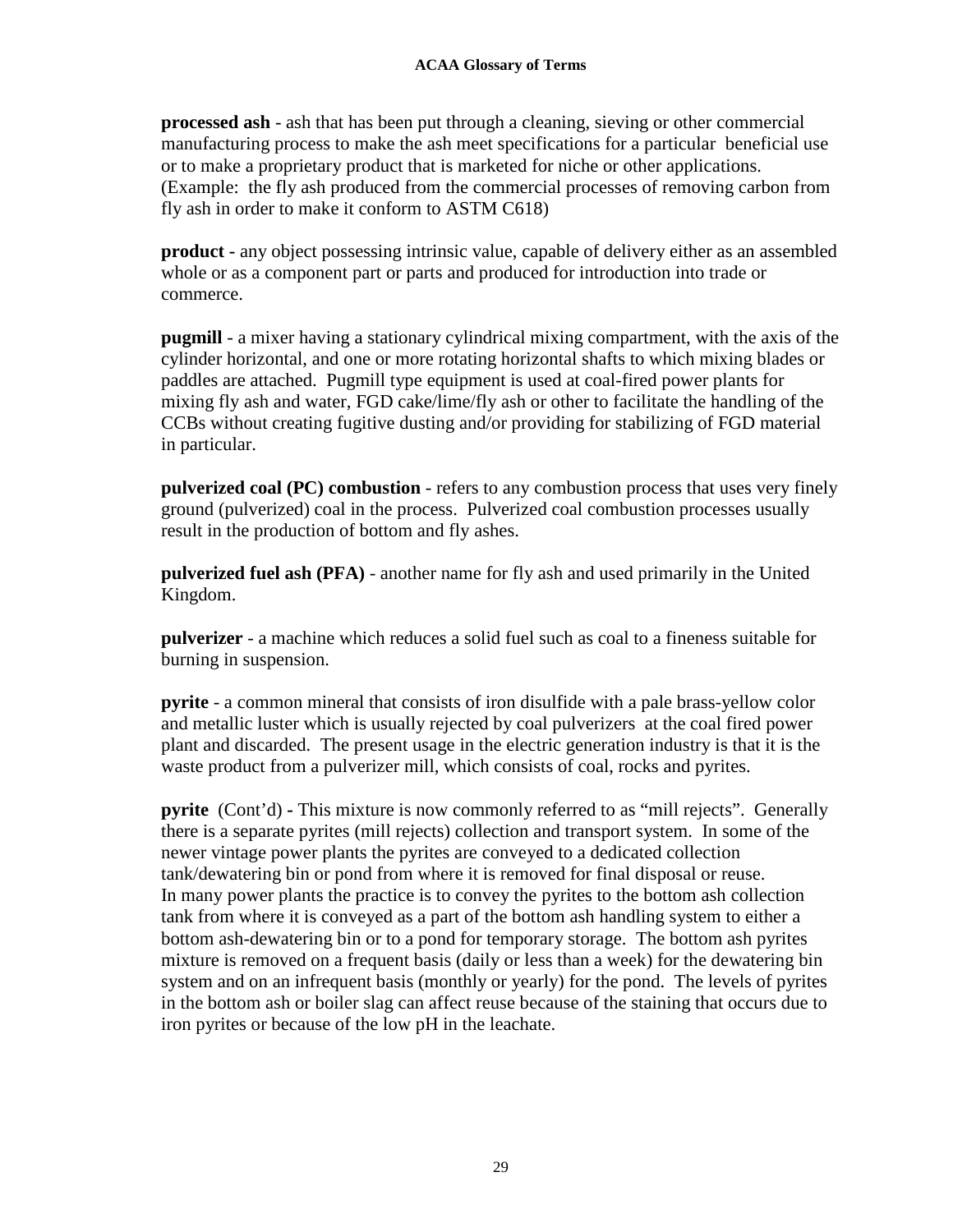**ready-mixed concrete** - concrete manufactured for delivery to a purchaser in a plastic and unhardened state. The use of fly ash in ready-mixed concrete is one of the largest markets for fly ash in the United States.

**reagent** - a substance used, because of its chemical activity, typically to reduce emissions or improve opacity from coal fired power plants. Examples of reagents include lime and limestone used for wet scrubbing of the combustion flue gas to remove sulfur dioxide. Also it is a term applied to the substances used in solidification or stabilization of wastes. These materials may include liquids or solids such as sodium silicate, cement, fly ash, etc.

**reclamation** *–* actions taken to restore mined land to a post mining land use approved by the regulatory authority.

**reuse** - the utilization of a coal combustion product as is or slightly refurbished by a different company from the generator of the CCPs.

**rim ditching** - a method for stacking gypsum that uses a combination of ditches and berms to make the gypsum slurry flow along an elevated ditch around an inside perimeter dike of a surface impoundment. Coarse particles settle in the ditch around the rim and finer particles are directed to the center of the impoundment. As the coarse materials settle in the rim ditch it is excavated from the ditch and continually used to construct the rim berm. After the rim berm is constructed the rim ditch is dammed to allow the ditch to fill with material. The operation then moves to the center of the impoundment to develop another rim ditch and berm. The process continues, as the material is stacked higher and closer to the center of the impoundment.

**run-off** - water which, having fallen on a landfill (or other) surface, flows across the surface, picking up materials and will, if not collected, continue into a watercourse. Also any rainwater, leachate or other liquid that drains over land from any part of a facility

**sample, composite** - a sample that is constructed by combining equal portions of grab or regular samples.

**sample**, **grab** - a single sample of a material or liquid (coal combustion product, coal combustion byproduct, coal combustion waste) taken at neither set time nor rate. (Example: a grab sample is taken in a single operation from a conveyor delivering fly ash to bulk storage)

**sample, regular** - a sample that is constructed by combining equal portions of grab samples that were taken at predetermined times or locations from any single lot.

**scrubber** – (*See flue gas desulfurization*)

**scrubber cake** - another name for scrubber sludge. (*See flue gas desulfurization*)

**scrubber material** - another name for scrubber sludge. (*See flue gas desulfurization*)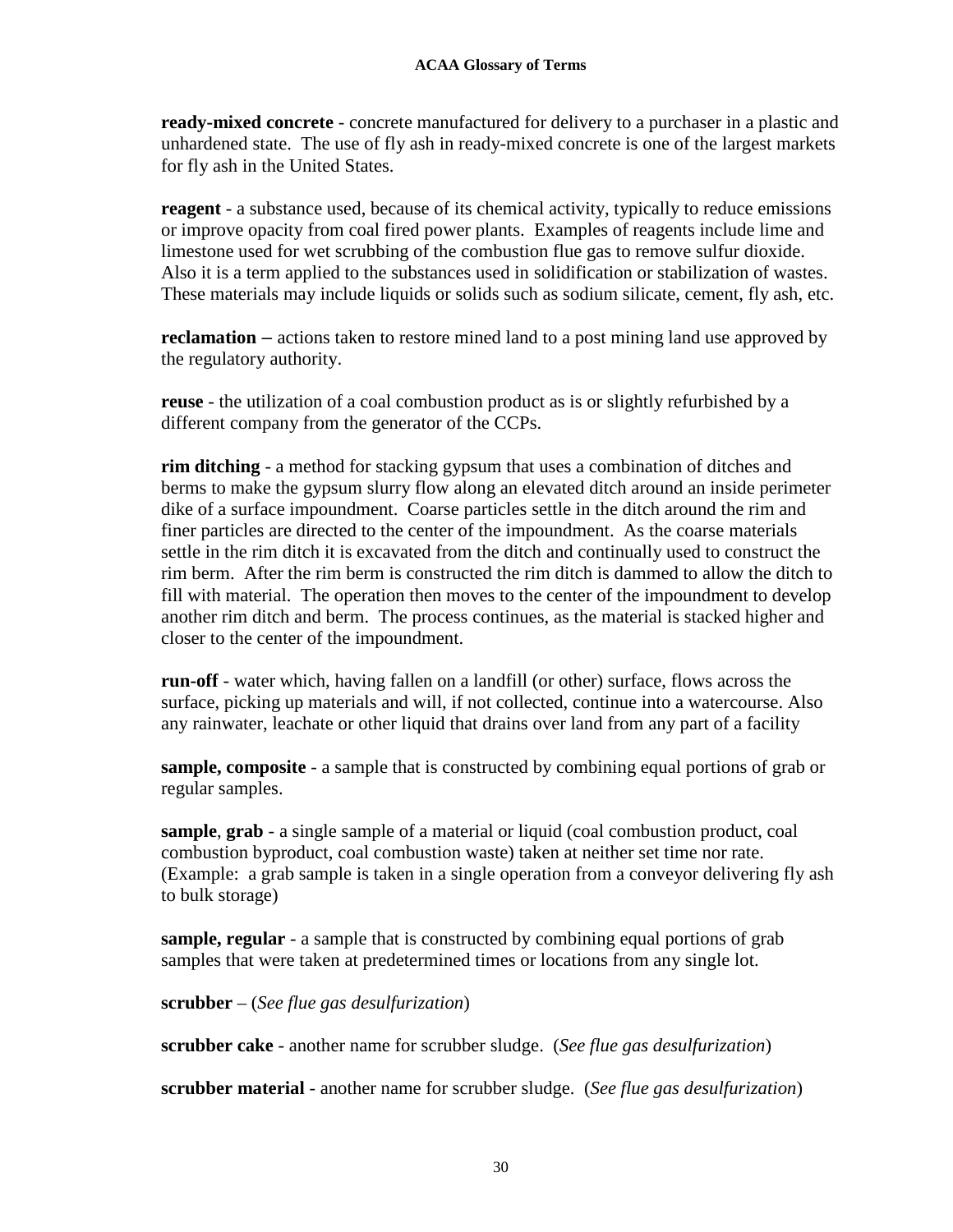**scrubber sludge** - another name for FGD material. (*See flue gas desulfurization*)

**sedimentation** - gravitational settling of solid particles in a liquid system. This is a widely used method in wet ash or flue gas cleaning material handling and disposal.

**selective catalytic reduction (SCR) -** a post combustion technology for control of nitrogen oxides  $(NO_x)$  emissions from coal fired boilers, gas fired industrial and utility boilers and combustion turbines. The SCR process consists of injecting ammonia (NH<sub>3</sub>) into boiler flue gas and passing the flue gas through a catalyst bed where the  $NO<sub>x</sub>$  and  $NH<sub>3</sub>$ react to form nitrogen and water vapor. Unreacted ammonia will pass through the SCR reactor with the flue gases with most of it being deposited on the fly ash in the electrostatic precipitators. The levels of ammonia in the fly ash have an effect on ash quality, especially its use as a pozzolan.

**selective non catalytic reduction (SNCR**) - a post combustion technology for control of nitrogen oxides  $(NO_x)$  emissions from coal fired boilers, gas fired industrial and utility boilers. The process consists of the injection of ammonia  $(NH<sub>3</sub>)$  or Urea in an optimal temperature window (850<sup>°</sup>C to 1,100<sup>°</sup>C) to produce a non-catalytic reaction between NH<sub>2</sub> radicals and  $NO<sub>x</sub>$ . Ammonium bisulfate precipitation on the fly ash occurs with this process and this can have an effect on disposal and beneficial use of the fly ash.

**self-cementing coal fly ash -** fly ash resulting from the combustion of lignite or subbituminous coal in a boiler for the production of electricity or steam. Such fly ash in addition to having pozzolanic characteristics hardens and gains strength over time following contact with water. Self-cementing fly as described here does not include fly ash from fluidized bed combustion boilers, nor fly ash from boilers that inject lime or other sorbents (either wet or dry), nor does it include fly ash collected with a flue gas desulfurization material. (*See cementitious ash*)

**silo** - a storage vessel, generally tall relative to its cross section, for dry solids such as fly ash, FBC ash, etc. The dry solids are fed into the top of silo and withdrawn from the bottom through a controlled mechanism. Silos are extensively used in dry fly ash removal/storage systems. They may be flat bottomed or cone bottomed and may be made of concrete or steel.

**silo aeration and unloading equipment** - the collective term for the equipment used especially in flat bottomed fly ash silos for fluidizing the fly ash to facilitate flow and for removing the fly ash from the silo in either a conditioned or dry state.

**slag** - the nonmetallic product resulting from the interaction of flux and impurities in the smelting and refining of metals. Also the molten or fused ash in the furnace of a coal fired power plant. (*See boiler slag*)

**sludge** - any solid or semisolid or liquid waste generated from a municipal, commercial, or industrial wastewater treatment plant, water supply treatment plant or air pollution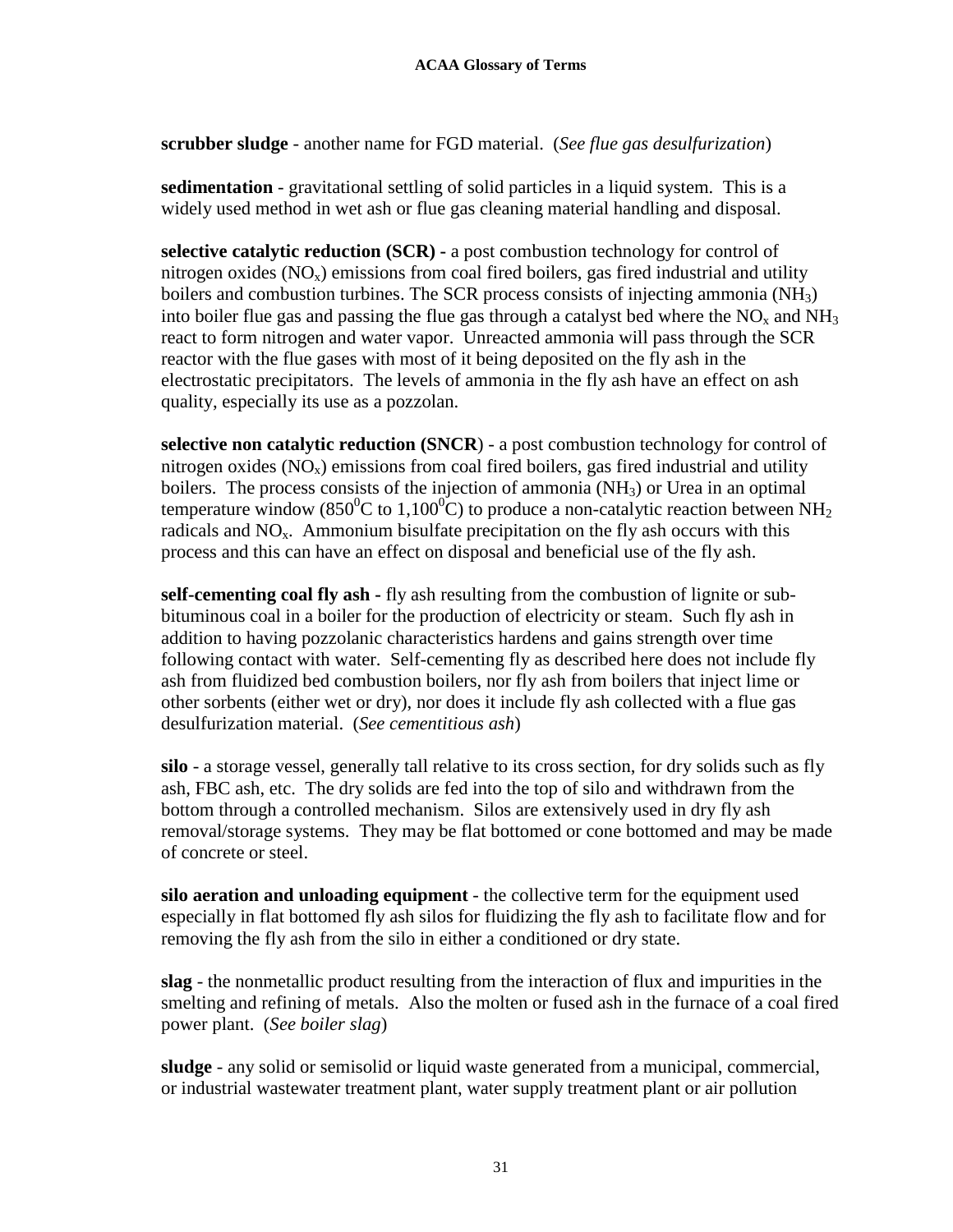control facility *(*wet scrubbers) or any other such waste having similar characteristics and effect.

**slurry** - a mixture of water and any finely divided insoluble material (fly ash, slaked lime, etc) in suspension.

**soil cover** - the clean earth fill, or combination of earth and other materials capable of supporting vegetation that is used to cover the surface of a completed landfill, surface impoundment or other waste management facility.

**soil modification** - a change to the physical or chemical characteristics of soils; any change to in situ soils that results in immediate effects that can expedite construction operations. These changes can be measured in terms of moisture reduction, improved California Bearing Ratio (CBR) and/or decrease in plasticity. CCPs are used to modify soils in applications such as surface mine land reclamation, soil stabilization and base stabilization.

**solidification** - the conversion of, liquids, slurries or sludges into a material that can be more easily handled or compacted for disposal or use; a process for converting a liquid waste to a solidifiedmaterial. Also a process in which materials are added to the waste to produce a solid. In the Solidification/Stabilization Industry this process is usually monitored for completion by applying the "paint filter test" and engineering tests such as unconfined compressive strengths; fly ash is often used as a reagent or filler.

**sorben**t - the term applied in some combustion systems, to the chemical compounds that are added to the gas side of the steam generator to reduce (sorb) emissions. (Example: Limestone is used in fluidized-bed steam generators to reduce sulfur dioxide emissions.)

**spoil** - material overlying a coal seam that is removed during a surface coal mining operation.

**stabilization** - a process for treating a waste to minimize an undesirable attribute of that waste. In the Stabilization/Solidification Industry, typically the stabilization process is monitored for completion by applying leachate testing; "Stabilization" of biological wastes may infer the elimination of pathogens (or their minimization); fly ash is used as a reagent or filler. In the power generation industry, typically the terminology is applied to the treating of solids from wet scrubbing or other air pollution control processes.

**soil stabilization** - a permanent change to in-situ soils which improves their physical characteristics. Soil stabilization allows the soil layer to be assigned a structural support value as an integral part of a pavement structure. CCPs are used as reagents in soil stabilization.

**stabilized CCPs** - CCPs that are blended with a cementitious binder to induce or enhance a pozzolanic reaction. (Example: wet FGD material mixed with fly ash and lime). See fixated CCPs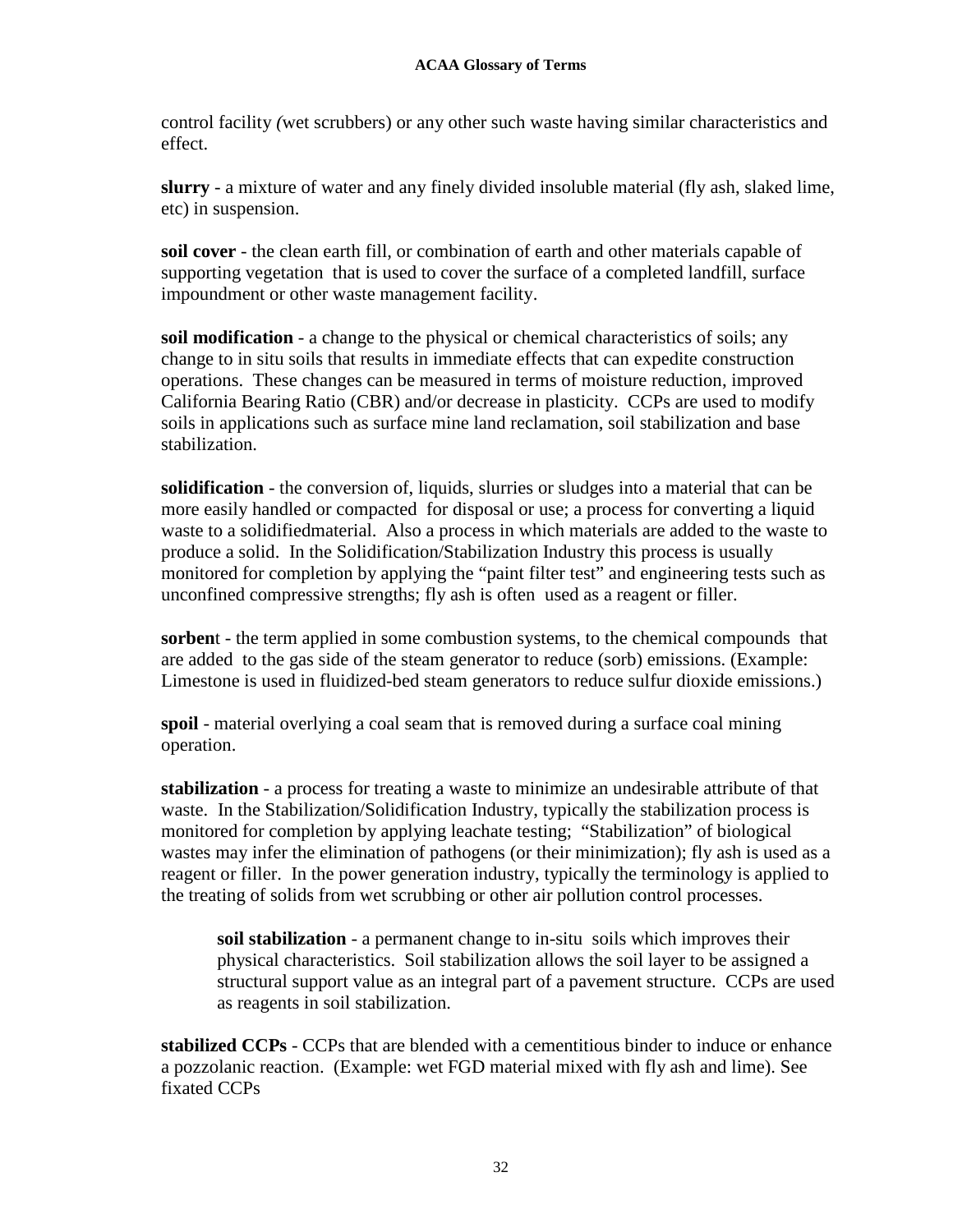**stoker boiler -** a type of coal fired boiler in which the combustion of coal takes place on a grate, which may be stationary or moving.

**structural fill** - an engineered fill with a projected beneficial end use that is typically constructed in layers of uniform thickness and compacted to a desired unit weight in a manner to control the compressibility, strength, and hydraulic conductivity.

**subsidence** - the downward displacement of the overburden (rock or soil or both) lying above an underground excavation or adjoining a surface excavation. The sinking of the earth's crust. The lowering of the natural land surface in response to: earth movements; lowering of fluid pressure; removal of underlying supporting material by mining; or added load on the land surface. CCPs are used in a grout or flowable fill to reduce subsidence.

**subtitle C** - the portion of RCRA that regulates hazardous waste management facilities and units.

**subtitle D** - the portion of RCRA that regulates non-hazardous waste management facilities and units.

**sulfate attack -** either a chemical or physical reaction or both between sulfates usually in soil or ground water, and concrete and mortar; the chemical reaction is primarily with calcium aluminate hydrates in the cement – paste matrix, often causing a deterioration.

**sulfate resistance** - ability of concrete or mortar to withstand sulfate attack. Fly ash concrete helps to reduce sulfate attack. (*See alkali-silicate reaction (ASR)*)

**sulfur -** one of the elements present in varying quantities in coal that contributes to environmental degradation when coal is burned. EIA classifies coal, in terms of pounds of sulfur per million Btu as low (less than or equal to 0.60 pounds of sulfur), medium (between 0.61 and 1.67 pounds of sulfur), and high (greater than or equal to 1.68 pounds of sulfur). When coal is sampled, sulfur content is measured as a percent by weight of coal on an "as received" or "dry" (moisture-free) basis. Sulfur occurs in coal in three forms: (1) iron sulfides (pyrite and marcasite), (2) secondary sulfates (gypsum and hydrous ferrous sulfate), and (3) organic sulfur chemically bonded to the coal forming plant material.

**surface impoundment -** a facility or part of a facility which is a natural topographic depression, man-made excavation, or diked area formed primarily of earthen materials (although it may be lined with man-made materials) which is designed to hold an accumulation of liquid wastes or materials containing free liquids and which is not an injection well; a type of waste management facility consisting of an excavated, a dammed or diked reservoir in which coal combustion and flue gas cleaning wastes are disposed of as a slurry or sludge. (*See ash pond*)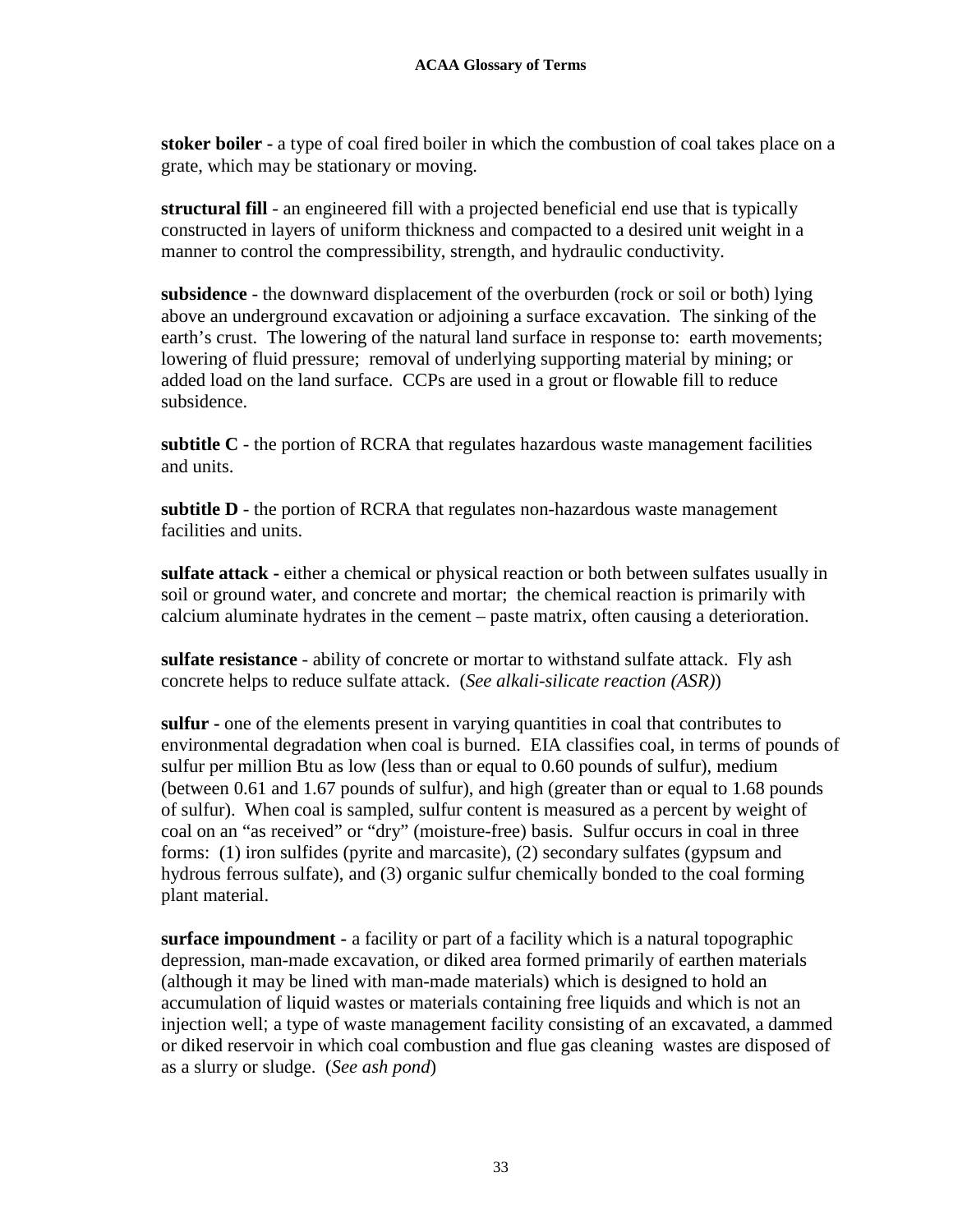**surface mine** - a coal mine that is usually within a few hundred feet of the surface. Earth and rock above or around the coal (overburden) is removed to expose the coalbed, which is then mined with surface excavation equipment such as draglines, power shovels, bulldozers, loaders, and augers. Surface mines include: area, contour, open-pit, strip, or auger mine.

**surfactant** - a material added to a liquid usually water to reduce its surface tension enabling it to wet a solid surface effectively rather than running of the surface in droplets; a substance that affects markedly the interfacial or surface tension of solutions even when present in very low concentrations. Surfactants are added at some installations, to the water in the fly ash loadout process from a silo to wet the conditioned fly ash more effectively.

**supernatant -** the liquid remaining above a layer of settleable solids after the solids collect at the bottom of a pond or vessel. (Example: the clear water at the outlet area/water discharge structure of an ash pond.)

**suspended solids** - solids that either float on the surface of or are in suspension in water, wastewater or other liquids and which are largely removed by laboratory filtering. Also the quantity of material removed from wastewater in a laboratory test as prescribed in "Standard Methods for the Examination of Water and Wastewater" and referred to as nonfilterable residue.

**suspended solids, total (TSS)** - the sum of all insoluble particles suspended in a water.

**synthetic gypsum** - a precipitated gypsum formed through the neutralization of sulfuric acid in an industrial process. (Examples are Phosphorus (phospho) gypsum from phosphoric acid production, titano gypsum from titanium oxide production, citro gypsum for citric acid production, flue gas desulfurization (FGD) Gypsum from flue gas cleaning of utility boilers.) In North America there are large quantities of synthetic gypsum such as phospho-gypsum that are being produced and stockpiled and not being used. The exception is FGD Gypsum where large volumes are being generated and utilized in wallboard manufacturing, cement production and plasters*.* (*See gypsum and FGD gypsum*)

**thickener** - a vessel or apparatus for reducing the proportion of water in a slurry. Thickeners are used in Wet FGD Systems.

**thickener underflow** - the settled solids that are extracted from the bottom of a thickener as a slurry and measured in percentage solids by weight. The thickener underflow in a wet FGD process is either conveyed for dewatering to equipment such as vacuum filters or to a pond.

**thixotropic** - the property of a material that enables it to stiffen in a relatively short time on standing, but upon agitation or manipulation to change to a very soft consistency or to a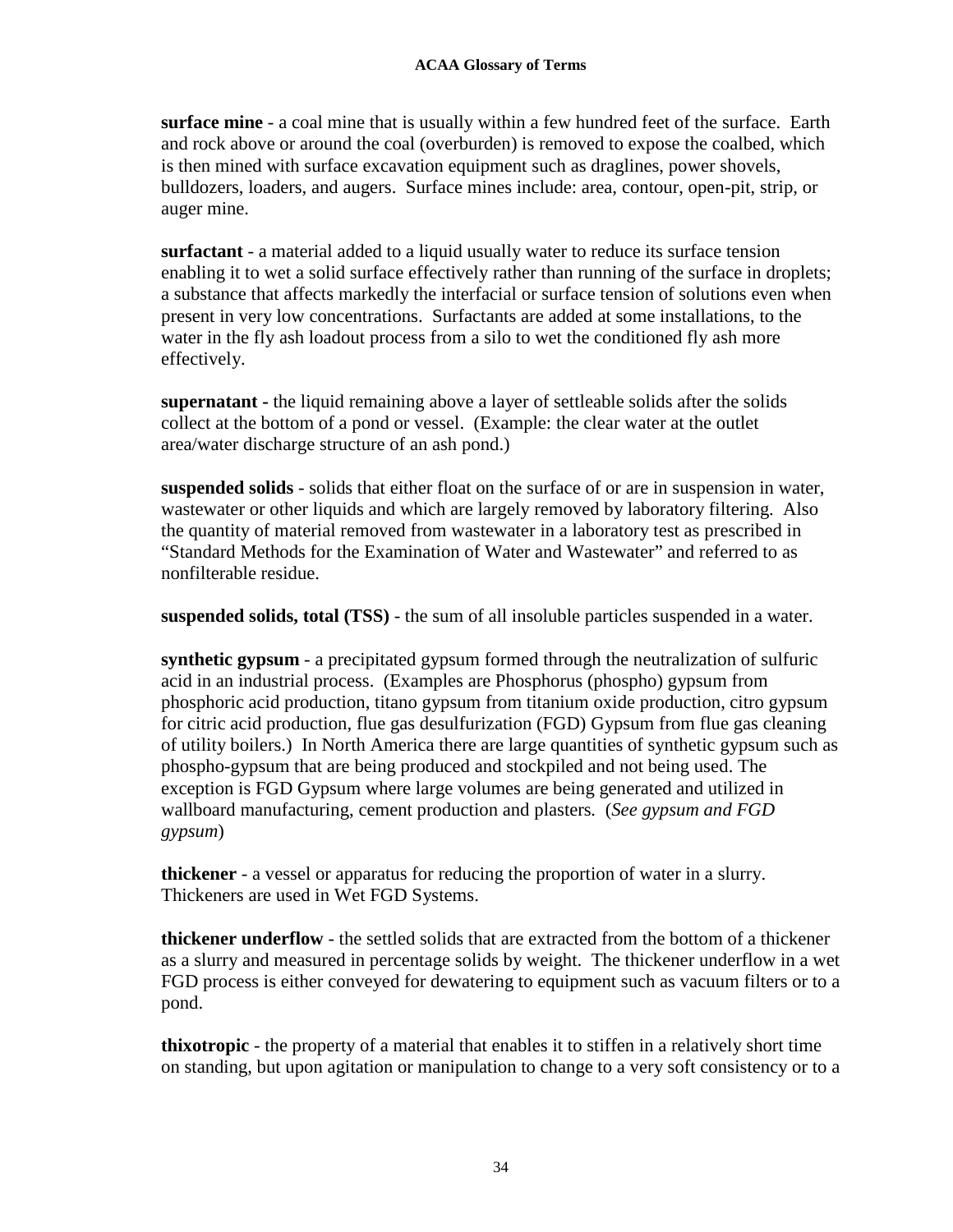fluid of high viscosity, the process being completely reversible. Some CCPs are thixotropic.

**top ash** - another name for fly ash. (*See fly ash*)

**toxic -** term describing a harmful effect by a substance as the result of physical contact, ingestion, or inhalation.

**toxicity characteristic leaching procedure (TCLP)** - a laboratory procedure that is designed to simulate leaching under actual disposal conditions. The concentrations in the effluent produced by this test are compared to a list of 14 toxic metals and 25 organic constituents and their respective maximum containment levels (MCLs), as measured against primary drinking water standards (PDWS) established by the Safe Drinking Water Act. Effluent at concentrations equal to or greater than the given limit are classified as toxic.

**toxic release inventory (TRI)** - collection of annual reports on chemical releases that regulated companies must file under the Superfund Amendments and Reauthorization Act (SARA), Title 111.

**trace element** - an element present in extremely small quantities. Metals are the predominant, naturally occurring trace elements in coal; they are also in its ash. Most of the trace elements in FGD sludge/cake originate from the small amounts of coal ash that elude the particulate collection device.

**treatment** - any method, technique, or process designed to change the physical or chemical or biological character of a waste to neutralize the waste, render it less hazardous , make it safer to transport or manage, or reduce its volume.

**triboelectric separation process** - an electrostatic technology with patented processes to remove carbon from high Loss on Ignition (LOI) fly ash and to produce a concrete grade fly ash.

**unburned carbon (UBC) in fly ash** - the unburned carbon in fly ash includes both carbon carried over as uncombusted "inertinite" and chars or cokes resulting from the incomplete combustion of thermoplastic, largely vitrinite-derived phases. The latter include "isotropic coke" and "anisotropic coke."; a measure of the actual amount of carbon found in coal fly ash or other coal combustion products determined by a mineral analysis of the material. UBC levels can affect the beneficial use of fly ash. (*See loss on ignition*)

**waste** - material that has no identifiable future use for which suitable disposal must be found. Wastes would include: inorganic solutions/solids/sludges, organic wastes, sewage sludge, animal wastes, waste contaminated soils, wastewater treatment sludge, complex mixtures, sludges from air pollution control facilities. CCPs are used in the stabilization/solidification of wastes.